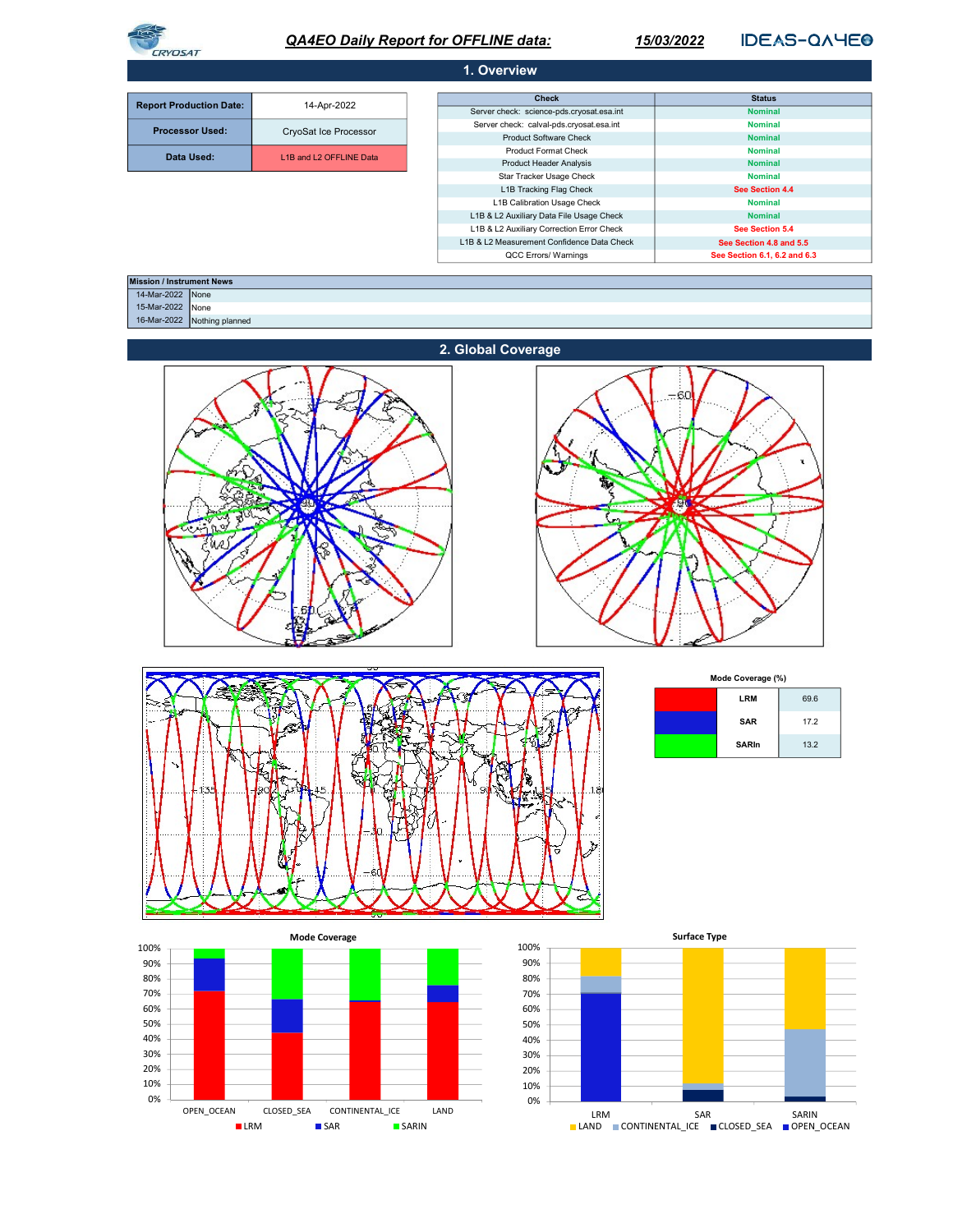## 3. Instrument Configuration

The SIRAL instrument configuration for the day of acquisition is provided below.

SIRAL instrument(s) in use: SIRAL - A

4. Level 1B Data Quality Check

### 4.1 L1B Product Format Check

Each product, retrieved and unpacked from the science server, is checked to ensure it consists of both an XML header file (.HDR) and a product file (.DBL).

Number of products with errors: 0

#### 4.2 L1B Product Header Analysis

For all products, a series of pre-defined checks are carried out on the MPH and SPH in order to identify any inconsistencies and/or errors raised by the ground-segment processing chain.

Number of products with errors: 0

### 4.3 Star Tracker Usage Check

Each product is checked in order to ensure a valid star tracker file has been used in processing.

Number of products with errors: 0

## 4.4 L1B Tracking Flags Check

CryoSat L1B data includes a tracking flag for each measurement record. The bit value of this flag indicates any problems when set.

Loss of Echo Flag: This flag is currently set for some products over land, but this is to be expected.

Number of products with errors: 119

| <b>Product</b>                                          | <b>Test Failed</b> | <b>Description</b>                                   |
|---------------------------------------------------------|--------------------|------------------------------------------------------|
| CS OFFL SIR LRM 1B 20220314T235348 20220315T002740 E001 | Loss of echo       | The tracking echo is missing for one or more records |
| CS OFFL SIR LRM 1B 20220315T003249 20220315T003818 E001 | Loss of echo       | The tracking echo is missing for one or more records |
| CS OFFL SIR LRM 1B 20220315T004045 20220315T010607 E001 | Loss of echo       | The tracking echo is missing for one or more records |
| CS OFFL SIR LRM 1B 20220315T010834 20220315T010838 E001 | Loss of echo       | The tracking echo is missing for one or more records |
| CS OFFL SIR LRM 1B 20220315T011007 20220315T011527 E001 | Loss of echo       | The tracking echo is missing for one or more records |
| CS_OFFL_SIR_LRM_1B_20220315T012953_20220315T013002_E001 | Loss of echo       | The tracking echo is missing for one or more records |
| CS OFFL SIR LRM 1B 20220315T013738 20220315T013742 E001 | Loss of echo       | The tracking echo is missing for one or more records |
| CS OFFL SIR LRM_1B_20220315T013744_20220315T013756_E001 | Loss of echo       | The tracking echo is missing for one or more records |
| CS_OFFL_SIR_LRM_1B_20220315T013759_20220315T013800_E001 | Loss of echo       | The tracking echo is missing for one or more records |
| CS OFFL SIR LRM 1B 20220315T013805 20220315T013946 E001 | Loss of echo       | The tracking echo is missing for one or more records |
| CS OFFL SIR LRM 1B 20220315T013949 20220315T020634 E001 | Loss of echo       | The tracking echo is missing for one or more records |
| CS OFFL SIR LRM 1B 20220315T021719 20220315T021819 E001 | Loss of echo       | The tracking echo is missing for one or more records |
| CS OFFL SIR LRM 1B 20220315T021943 20220315T024910 E001 | Loss of echo       | The tracking echo is missing for one or more records |
| CS OFFL SIR LRM 1B 20220315T024912 20220315T024919 E001 | Loss of echo       | The tracking echo is missing for one or more records |
| CS_OFFL_SIR_LRM_1B_20220315T024921_20220315T024926_E001 | Loss of echo       | The tracking echo is missing for one or more records |
| CS OFFL SIR LRM 1B 20220315T024930 20220315T024934 E001 | Loss of echo       | The tracking echo is missing for one or more records |
| CS OFFL SIR LRM 1B 20220315T024937 20220315T025203 E001 | Loss of echo       | The tracking echo is missing for one or more records |
| CS OFFL SIR LRM 1B 20220315T040757 20220315T041624 E001 | Loss of echo       | The tracking echo is missing for one or more records |
| CS OFFL SIR LRM 1B 20220315T041735 20220315T041737 E001 | Loss of echo       | The tracking echo is missing for one or more records |
| CS_OFFL_SIR_LRM_1B_20220315T041741_20220315T041742_E001 | Loss of echo       | The tracking echo is missing for one or more records |
| CS OFFL SIR LRM 1B 20220315T041744 20220315T042235 E001 | Loss of echo       | The tracking echo is missing for one or more records |
| CS OFFL SIR LRM 1B 20220315T042828 20220315T042917 E001 | Loss of echo       | The tracking echo is missing for one or more records |
| CS_OFFL_SIR_LRM_1B_20220315T043007_20220315T043038_E001 | Loss of echo       | The tracking echo is missing for one or more records |
| CS OFFL SIR LRM 1B 20220315T043038 20220315T043128 E001 | Loss of echo       | The tracking echo is missing for one or more records |
| CS OFFL SIR LRM 1B 20220315T045115 20220315T052526 E001 | Loss of echo       | The tracking echo is missing for one or more records |
| CS_OFFL_SIR_LRM_1B_20220315T060055_20220315T060546_E001 | Loss of echo       | The tracking echo is missing for one or more records |
| CS OFFL SIR LRM 1B 20220315T060616 20220315T060800 E001 | Loss of echo       | The tracking echo is missing for one or more records |
| CS OFFL SIR LRM 1B 20220315T062711 20220315T062755 E001 | Loss of echo       | The tracking echo is missing for one or more records |
| CS_OFFL_SIR_LRM_1B_20220315T062934_20220315T070310_E001 | Loss of echo       | The tracking echo is missing for one or more records |
| CS OFFL SIR LRM 1B 20220315T080544 20220315T080727 E001 | Loss of echo       | The tracking echo is missing for one or more records |
| CS OFFL SIR LRM 1B 20220315T080731 20220315T080758 E001 | Loss of echo       | The tracking echo is missing for one or more records |
| CS_OFFL_SIR_LRM_1B_20220315T082457_20220315T082633_E001 | Loss of echo       | The tracking echo is missing for one or more records |
| CS OFFL SIR LRM 1B 20220315T082636 20220315T082828 E001 | Loss of echo       | The tracking echo is missing for one or more records |
| CS OFFL SIR LRM 1B 20220315T082944 20220315T084239 E001 | Loss of echo       | The tracking echo is missing for one or more records |
| CS OFFL SIR LRM 1B 20220315T090005 20220315T091313 E001 | Loss of echo       | The tracking echo is missing for one or more records |
| CS OFFL SIR LRM 1B 20220315T094445 20220315T094448 E001 | Loss of echo       | The tracking echo is missing for one or more records |
| CS OFFL SIR LRM 1B 20220315T094450 20220315T094452 E001 | Loss of echo       | The tracking echo is missing for one or more records |
| CS_OFFL_SIR_LRM_1B_20220315T094454_20220315T094552_E001 | Loss of echo       | The tracking echo is missing for one or more records |
| CS OFFL SIR LRM 1B 20220315T094554 20220315T094605 E001 | Loss of echo       | The tracking echo is missing for one or more records |
| CS OFFL SIR LRM 1B 20220315T094608 20220315T094831 E001 | Loss of echo       | The tracking echo is missing for one or more records |
| CS OFFL SIR LRM 1B 20220315T094834 20220315T094856 E001 | Loss of echo       | The tracking echo is missing for one or more records |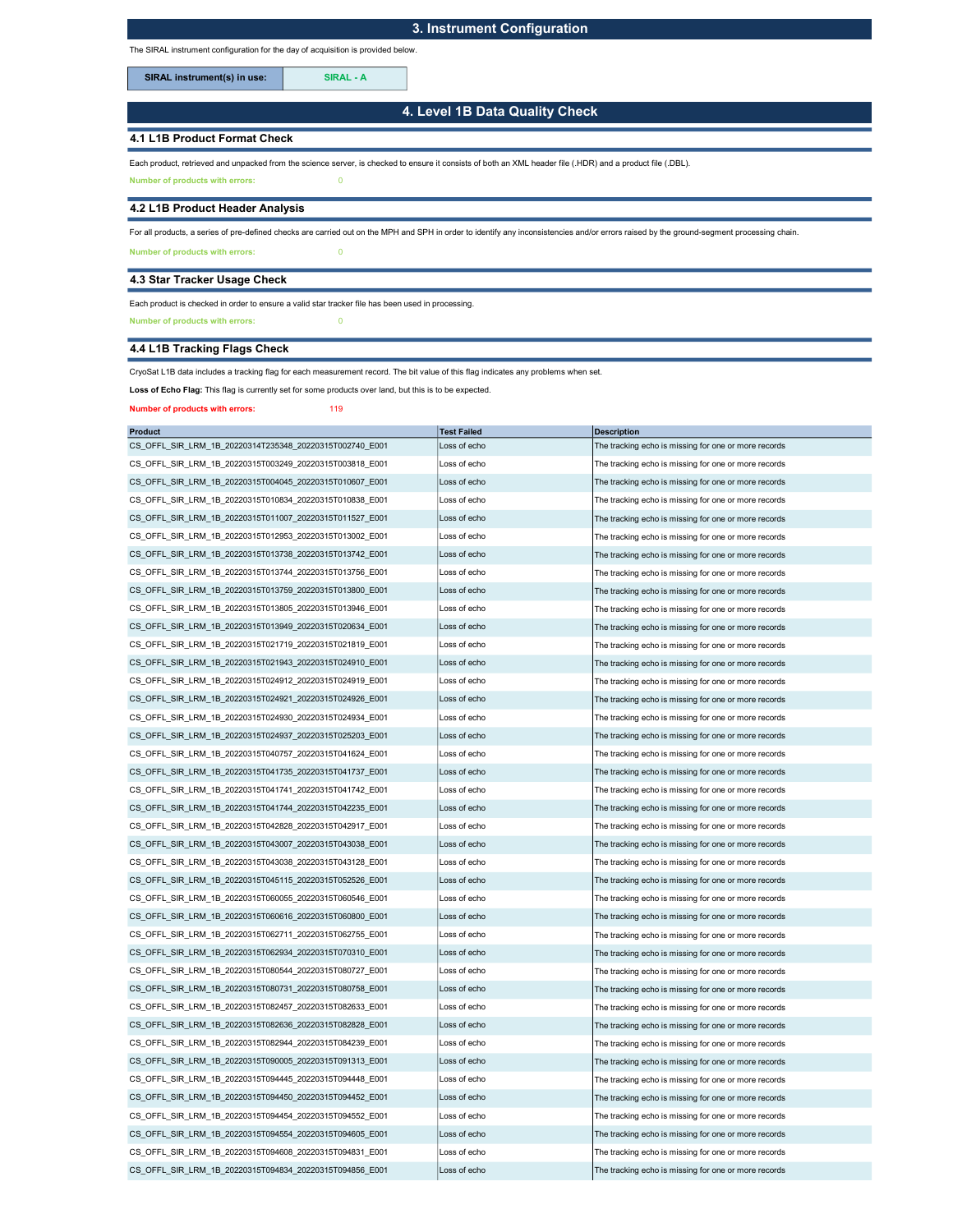CS\_OFFL\_SIR\_LRM\_1B\_20220315T094858\_20220315T094858\_E001 Loss of echo The tracking echo is missing for one or more records CS\_OFFL\_SIR\_LRM\_1B\_20220315T094901\_20220315T094904\_E001 Loss of echo The tracking echo is missing for one or more records CS\_OFFL\_SIR\_LRM\_1B\_20220315T094908\_20220315T094935\_E001 Loss of echo The tracking echo is missing for one or more records CS\_OFFL\_SIR\_LRM\_1B\_20220315T094937\_20220315T094953\_E001 Loss of echo The tracking echo is missing for one or more records CS\_OFFL\_SIR\_LRM\_1B\_20220315T094955\_20220315T095138\_E001 Loss of echo The tracking echo is missing for one or more records CS\_OFFL\_SIR\_LRM\_1B\_20220315T095452\_20220315T100517\_E001 Loss of echo The tracking echo is missing for one or more records CS\_OFFL\_SIR\_LRM\_1B\_20220315T100656\_20220315T102155\_E001 Loss of echo The tracking echo is missing for one or more records CS\_OFFL\_SIR\_LRM\_1B\_20220315T104006\_20220315T104159\_E001 Loss of echo The tracking echo is missing for one or more records CS\_OFFL\_SIR\_LRM\_1B\_20220315T104445\_20220315T104927\_E001 Loss of echo The tracking echo is missing for one or more records CS\_OFFL\_SIR\_LRM\_1B\_20220315T105425\_20220315T105438\_E001 Loss of echo The tracking echo is missing for one or more records CS\_OFFL\_SIR\_LRM\_1B\_20220315T105442\_20220315T105505\_E001 Loss of echo The tracking echo is missing for one or more records CS\_OFFL\_SIR\_LRM\_1B\_20220315T105508\_20220315T105557\_E001 Loss of echo The tracking echo is missing for one or more records CS\_OFFL\_SIR\_LRM\_1B\_20220315T105607\_20220315T105906\_E001 Loss of echo The tracking echo is missing for one or more records CS\_OFFL\_SIR\_LRM\_1B\_20220315T110030\_20220315T110740\_E001 Loss of echo The tracking echo is missing for one or more records CS\_OFFL\_SIR\_LRM\_1B\_20220315T112238\_20220315T112301\_E001 Loss of echo The tracking echo is missing for one or more records CS\_OFFL\_SIR\_LRM\_1B\_20220315T112334\_20220315T112837\_E001 Loss of echo The tracking echo is missing for one or more records CS\_OFFL\_SIR\_LRM\_1B\_20220315T112839\_20220315T113046\_E001 Loss of echo The tracking echo is missing for one or more records CS\_OFFL\_SIR\_LRM\_1B\_20220315T113050\_20220315T113100\_E001 Loss of echo The tracking echo is missing for one or more records CS\_OFFL\_SIR\_LRM\_1B\_20220315T113105\_20220315T113110\_E001 Loss of echo The tracking echo is missing for one or more records CS\_OFFL\_SIR\_LRM\_1B\_20220315T113112\_20220315T113126\_E001 Loss of echo The tracking echo is missing for one or more records CS\_OFFL\_SIR\_LRM\_1B\_20220315T113128\_20220315T113212\_E001 Loss of echo The tracking echo is missing for one or more records CS\_OFFL\_SIR\_LRM\_1B\_20220315T113601\_20220315T113623\_E001 Loss of echo The tracking echo is missing for one or more records CS\_OFFL\_SIR\_LRM\_1B\_20220315T113625\_20220315T113627\_E001 Loss of echo The tracking echo is missing for one or more records CS\_OFFL\_SIR\_LRM\_1B\_20220315T113629\_20220315T113630\_E001 Loss of echo The tracking echo is missing for one or more records CS\_OFFL\_SIR\_LRM\_1B\_20220315T113633\_20220315T113714\_E001 Loss of echo The tracking echo is missing for one or more records CS\_OFFL\_SIR\_LRM\_1B\_20220315T113717\_20220315T113806\_E001 Loss of echo The tracking echo is missing for one or more records  $CS$  OFFL\_SIR\_LRM\_1B\_20220315T120825\_20220315T121033\_E001 Loss of echo  $\vert$  The tracking echo is missing for one or more records CS\_OFFL\_SIR\_LRM\_1B\_20220315T121400\_20220315T124013\_E001 Loss of echo The tracking echo is missing for one or more records CS\_OFFL\_SIR\_LRM\_1B\_20220315T124015\_20220315T124030\_E001 Loss of echo The tracking echo is missing for one or more records CS\_OFFL\_SIR\_LRM\_1B\_20220315T124033\_20220315T124120\_E001 Loss of echo The tracking echo is missing for one or more records CS\_OFFL\_SIR\_LRM\_1B\_20220315T124122\_20220315T124259\_E001 Loss of echo The tracking echo is missing for one or more records CS\_OFFL\_SIR\_LRM\_1B\_20220315T124310\_20220315T124902\_E001 Loss of echo The tracking echo is missing for one or more records  $CS$  OFFL\_SIR\_LRM\_1B\_20220315T130610\_20220315T131048\_E001 Loss of echo  $\vert$  The tracking echo is missing for one or more records CS\_OFFL\_SIR\_LRM\_1B\_20220315T131459\_20220315T134037\_E001 Loss of echo The tracking echo is missing for one or more records CS\_OFFL\_SIR\_LRM\_1B\_20220315T134725\_20220315T135050\_E001 Loss of echo The tracking echo is missing for one or more records CS\_OFFL\_SIR\_LRM\_1B\_20220315T144415\_20220315T144737\_E001 Loss of echo The tracking echo is missing for one or more records CS\_OFFL\_SIR\_LRM\_1B\_20220315T145000\_20220315T145033\_E001 Loss of echo The tracking echo is missing for one or more records CS\_OFFL\_SIR\_LRM\_1B\_20220315T145041\_20220315T145043\_E001 Loss of echo The tracking echo is missing for one or more records CS\_OFFL\_SIR\_LRM\_1B\_20220315T145049\_20220315T145116\_E001 Loss of echo The tracking echo is missing for one or more records CS\_OFFL\_SIR\_LRM\_1B\_20220315T145118\_20220315T151113\_E001 Loss of echo The tracking echo is missing for one or more records CS\_OFFL\_SIR\_LRM\_1B\_20220315T152155\_20220315T152958\_E001 Loss of echo The tracking echo is missing for one or more records CS\_OFFL\_SIR\_LRM\_1B\_20220315T162158\_20220315T162242\_E001 Loss of echo The tracking echo is missing for one or more records CS\_OFFL\_SIR\_LRM\_1B\_20220315T162531\_20220315T162853\_E001 Loss of echo  $\vert$  The tracking echo is missing for one or more records CS\_OFFL\_SIR\_LRM\_1B\_20220315T162910\_20220315T162926\_E001 Loss of echo The tracking echo is missing for one or more records CS\_OFFL\_SIR\_LRM\_1B\_20220315T162929\_20220315T162949\_E001 Loss of echo The tracking echo is missing for one or more records CS\_OFFL\_SIR\_LRM\_1B\_20220315T162951\_20220315T162955\_E001 Loss of echo The tracking echo is missing for one or more records CS\_OFFL\_SIR\_LRM\_1B\_20220315T163216\_20220315T163349\_E001 Loss of echo The tracking echo is missing for one or more records CS\_OFFL\_SIR\_LRM\_1B\_20220315T163859\_20220315T164058\_E001 Loss of echo The tracking echo is missing for one or more records CS\_OFFL\_SIR\_LRM\_1B\_20220315T164210\_20220315T164653\_E001 Loss of echo The tracking echo is missing for one or more records CS\_OFFL\_SIR\_LRM\_1B\_20220315T180708\_20220315T180723\_E001 Loss of echo The tracking echo is missing for one or more records CS\_OFFL\_SIR\_LRM\_1B\_20220315T180837\_20220315T181016\_E001 Loss of echo The tracking echo is missing for one or more records CS\_OFFL\_SIR\_LRM\_1B\_20220315T181048\_20220315T181544\_E001 Loss of echo The tracking echo is missing for one or more records CS\_OFFL\_SIR\_LRM\_1B\_20220315T192714\_20220315T192714\_E001 Loss of echo CS\_OFFL\_SIR\_LRM\_1B\_20220315T192716\_20220315T192720\_E001 Loss of echo The tracking echo is missing for one or more records CS\_OFFL\_SIR\_LRM\_1B\_20220315T192726\_20220315T192745\_E001 Loss of echo The tracking echo is missing for one or more records CS\_OFFL\_SIR\_LRM\_1B\_20220315T192747\_20220315T192921\_E001 Loss of echo The tracking echo is missing for one or more records CS\_OFFL\_SIR\_LRM\_1B\_20220315T194202\_20220315T194853\_E001 Loss of echo The tracking echo is missing for one or more records CS\_OFFL\_SIR\_LRM\_1B\_20220315T202302\_20220315T202456\_E001 Loss of echo The tracking echo is missing for one or more records  $CS$  OFFL\_SIR\_LRM\_1B\_20220315T202713\_20220315T202951\_E001 Loss of echo  $\overline{S}$  The tracking echo is missing for one or more records CS\_OFFL\_SIR\_LRM\_1B\_20220315T203652\_20220315T204831\_E001 Loss of echo The tracking echo is missing for one or more records CS\_OFFL\_SIR\_LRM\_1B\_20220315T210247\_20220315T210520\_E001 Loss of echo The tracking echo is missing for one or more records CS\_OFFL\_SIR\_LRM\_1B\_20220315T210522\_20220315T210545\_E001 Loss of echo The tracking echo is missing for one or more records CS\_OFFL\_SIR\_LRM\_1B\_20220315T210548\_20220315T210746\_E001 Loss of echo The tracking echo is missing for one or more records CS\_OFFL\_SIR\_LRM\_1B\_20220315T210749\_20220315T210750\_E001 Loss of echo

The tracking echo is missing for one or more records The tracking echo is missing for one or more records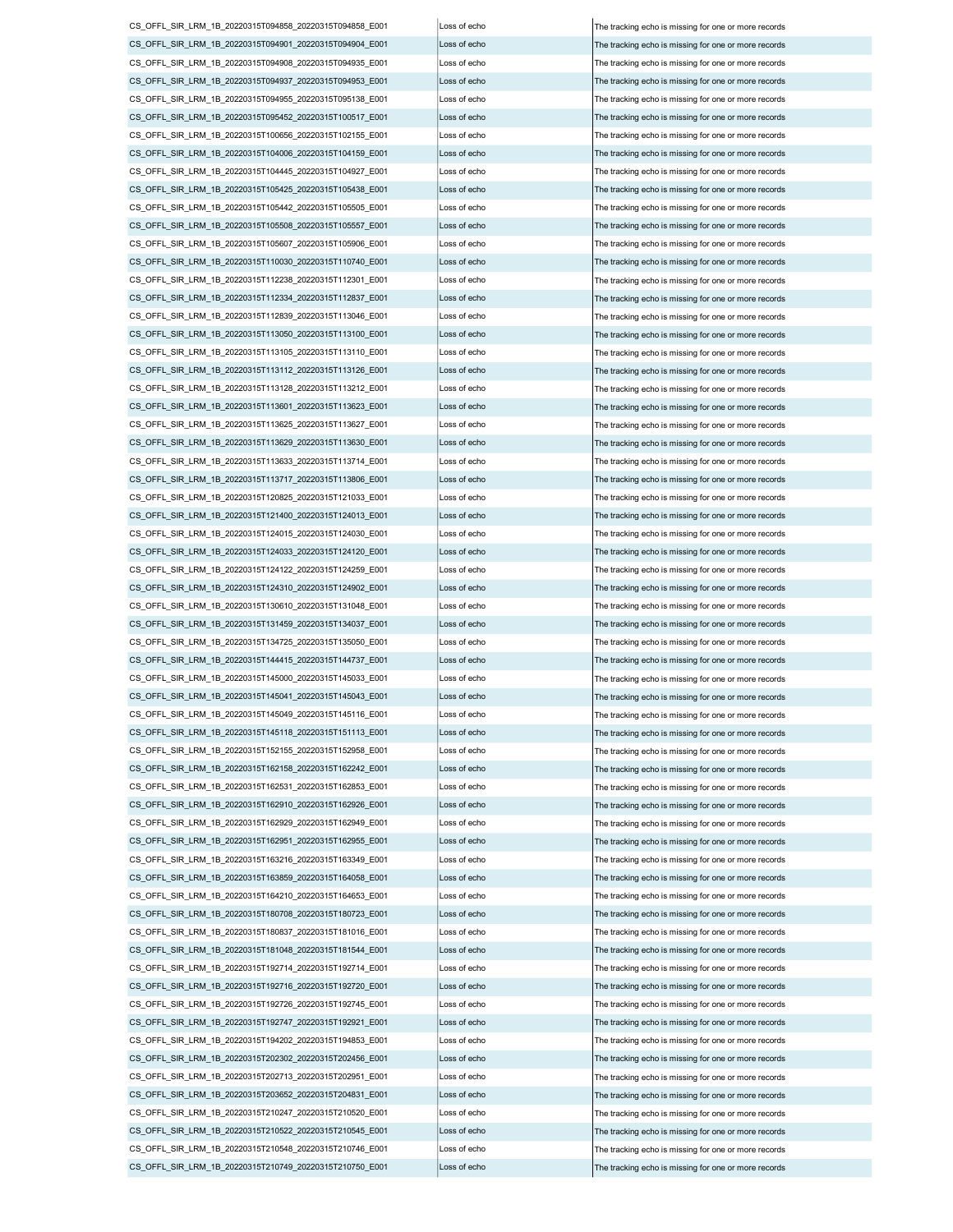| CS OFFL SIR LRM 1B 20220315T210754 20220315T210907 E001 | Loss of echo | The tracking echo is missing for one or more records |
|---------------------------------------------------------|--------------|------------------------------------------------------|
| CS OFFL SIR LRM 1B 20220315T212600 20220315T213804 E001 | Loss of echo | The tracking echo is missing for one or more records |
| CS OFFL SIR LRM 1B 20220315T214037 20220315T214317 E001 | Loss of echo | The tracking echo is missing for one or more records |
| CS OFFL SIR LRM 1B 20220315T214423 20220315T215525 E001 | Loss of echo | The tracking echo is missing for one or more records |
| CS OFFL SIR LRM 1B 20220315T220142 20220315T220415 E001 | Loss of echo | The tracking echo is missing for one or more records |
| CS OFFL SIR LRM 1B 20220315T222729 20220315T223022 E001 | Loss of echo | The tracking echo is missing for one or more records |
| CS OFFL SIR LRM 1B 20220315T223438 20220315T224150 E001 | Loss of echo | The tracking echo is missing for one or more records |
| CS OFFL SIR LRM 1B 20220315T224152 20220315T224233 E001 | Loss of echo | The tracking echo is missing for one or more records |
| CS OFFL SIR LRM 1B 20220315T224305 20220315T224338 E001 | Loss of echo | The tracking echo is missing for one or more records |
| CS OFFL SIR LRM 1B 20220315T224345 20220315T224350 E001 | Loss of echo | The tracking echo is missing for one or more records |
| CS OFFL SIR LRM 1B 20220315T224353 20220315T224908 E001 | Loss of echo | The tracking echo is missing for one or more records |
| CS OFFL SIR LRM 1B 20220315T230421 20220315T231131 E001 | Loss of echo | The tracking echo is missing for one or more records |
| CS OFFL SIR LRM 1B 20220315T231255 20220315T233714 E001 | Loss of echo | The tracking echo is missing for one or more records |
| CS OFFL SIR LRM 1B 20220315T233926 20220315T234818 E001 | Loss of echo | The tracking echo is missing for one or more records |
|                                                         |              |                                                      |

#### 4.5 L1B Calibration Usage Check

Each product is checked in order to ensure that the necessary calibration files have been used in processing.

number of products with errors: 0

Product **Description (Product Product Product Product** Product Product Product Product Product Product Product Pro Test Failed

#### 4.6 L1B Auxilary Data File Usage Check

Each product is checked for missing Data Set Descriptors with respect to a pre-determined baseline and also to check the validity of Auxiliary Data Files is correct. Number of products with errors: 0

4.7 L1B Auxiliary Correction Error Check

CryoSat L1B data includes a correction error flag for each measurement record. The bit value of this flag indicates any problems when set.

Number of products with errors: 0

#### 4.8 L1B Measurement Confidence Data Check

CryoSat L1B data includes a measurement confidence flag for each measurement record. The bit value of this flag indicates any problems when set.

Currently, there are several common error flags raised in the Level 1B products which are expected due to operational mode or surface type. All common flags are summarised in the list<br>below, followed by a table of any addi

Block Degraded Flag: This flag is currently set for a number of individual records generally at the start or end of products (all modes), but this is to be expected.

Phase Perturbation Applied Flag: This flag is currently set for all L1B SARIn products, indicating that the ADC correction application is deactivated, but this is in line with the current configuration.

#### Number of products with errors: 2

| <b>Product</b>                                          | Test Failed                | Description                                                                                               |
|---------------------------------------------------------|----------------------------|-----------------------------------------------------------------------------------------------------------|
| CS OFFL SIR LRM 1B 20220315T095452 20220315T100517 E001 | Echo error. TRK echo error | The tracking echo has returned an error and the Rx1 Echo Error flag is set,<br>indicating a degraded echo |
| CS OFFL SIR LRM 1B 20220315T223438 20220315T224150 E001 | Echo error. TRK echo error | The tracking echo has returned an error and the Rx1 Echo Error flag is set,<br>indicating a degraded echo |

## 5. Level 2 Data Quality Check

#### 5.1 L2 Product Format Check

Each product, retrieved and unpacked from the science server, is checked to ensure it consists of both an XML header file (.HDR) and a product file (.DBL).

Number of products with errors: 0

#### 5.2 L2 Product Header Analysis

Number of products with errors: 0 For all products, a series of pre-defined checks are carried out on the MPH and SPH in order to identify any inconsistencies and/or errors raised by the ground-segment processing chain.

### 5.3 L2 Auxiliary Data File Usage Check

Each product is checked for missing Data Set Descriptors with respect to a pre-determined baseline and also to check the validity of Auxiliary Data Files is correct.

# Number of products with errors:

#### 5.4 L2 Auxiliary Correction Error Check

CryoSat L2 data includes a correction error flag for each measurement record. The bit value of this flag indicates any problems when set.

Currently, there are several common error flags raised in the Level 2 products which are expected due to operational mode or surface type. All common flags are summarised in the list below, followed by a table of any additional issues arising from this test.

**Sea State Bias error:** This flag is currently set in all L2 LRM products over ocean, indicating a problem with the sea state bias Due to a known anomaly, the sea state bias field is currently unfilled in all<br>Baseline-E L2

**Snow Depth Model error:** This flag is currently set in all L2 SAR products over ocean, which fall outside of the extent of the current snow depth model. Currently the snow depth model is only availlable<br>over the high-lati

#### Number of products with errors: 102

| <b>Product</b>                                         | <b>Test Failed</b> | Description                                                    |
|--------------------------------------------------------|--------------------|----------------------------------------------------------------|
| CS OFFL SIR LRM 2 20220315T003249 20220315T003818 E001 | Slope model        | There is an error with the Slope Model for one or more records |
| CS OFFL SIR LRM 2 20220315T053139 20220315T053547 E001 | Slope model        | There is an error with the Slope Model for one or more records |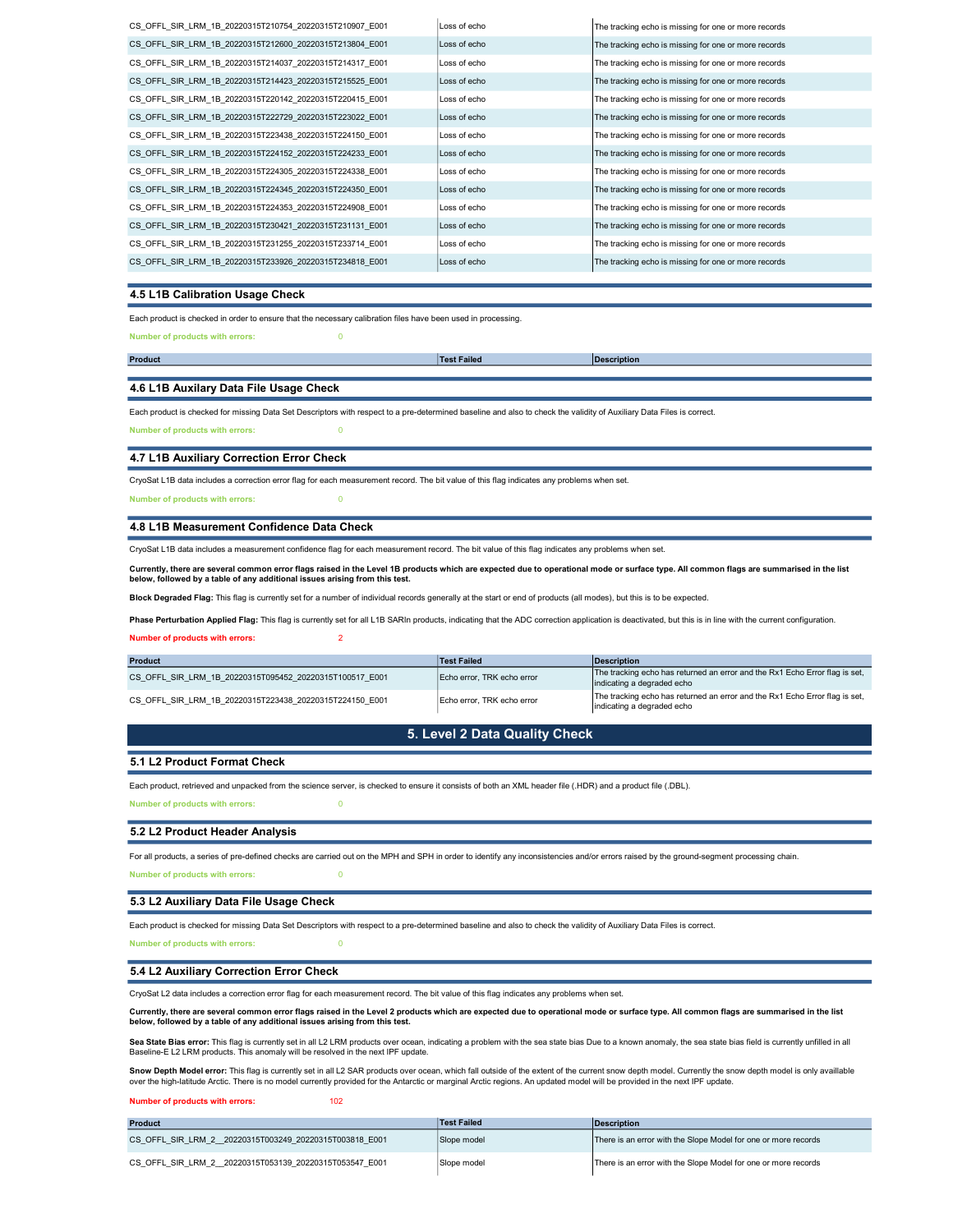| CS OFFL SIR SAR 2 20220315T002740 20220315T002824 E001                                                            | Snow depth model | There is an error with the Snow Depth value, where one or more records<br>falls outside of the extent of the current snow depth model                                                                |
|-------------------------------------------------------------------------------------------------------------------|------------------|------------------------------------------------------------------------------------------------------------------------------------------------------------------------------------------------------|
| CS OFFL SIR SAR 2 20220315T020635 20220315T020750 E001                                                            | Snow depth model | There is an error with the Snow Depth value, where one or more records<br>falls outside of the extent of the current snow depth model                                                                |
| CS OFFL SIR SAR 2 20220315T025445 20220315T025644 E001                                                            | Snow depth model | There is an error with the Snow Depth value, where one or more records<br>falls outside of the extent of the current snow depth model                                                                |
| CS_OFFL_SIR_SAR_2__20220315T025748_20220315T030749_E001                                                           | Snow depth model | There is an error with the Snow Depth value, where one or more records<br>falls outside of the extent of the current snow depth model                                                                |
| CS_OFFL_SIR_SAR_2_20220315T034558_20220315T034801_E001                                                            | Snow depth model | There is an error with the Snow Depth value, where one or more records<br>falls outside of the extent of the current snow depth model                                                                |
| CS_OFFL_SIR_SAR_2_20220315T035817_20220315T035826_E001                                                            | Snow depth model | There is an error with the Snow Depth value, where one or more records<br>falls outside of the extent of the current snow depth model                                                                |
| CS_OFFL_SIR_SAR_2_20220315T040449_20220315T040757_E001                                                            | Snow depth model | There is an error with the Snow Depth value, where one or more records<br>falls outside of the extent of the current snow depth model                                                                |
| CS OFFL SIR SAR 2 20220315T042537 20220315T042641 E001                                                            | Snow depth model | There is an error with the Snow Depth value, where one or more records<br>falls outside of the extent of the current snow depth model                                                                |
| CS_OFFL_SIR_SAR_2_20220315T042803_20220315T042827_E001                                                            | Snow depth model | There is an error with the Snow Depth value, where one or more records<br>falls outside of the extent of the current snow depth model                                                                |
| CS_OFFL_SIR_SAR_2_20220315T043128_20220315T043440_E001                                                            | Snow depth model | There is an error with the Snow Depth value, where one or more records<br>falls outside of the extent of the current snow depth model                                                                |
| CS_OFFL_SIR_SAR_2_20220315T043759_20220315T044642_E001                                                            | Snow depth model | There is an error with the Snow Depth value, where one or more records<br>falls outside of the extent of the current snow depth model                                                                |
| CS_OFFL_SIR_SAR_2_20220315T045041_20220315T045114_E001                                                            | Snow depth model | There is an error with the Snow Depth value, where one or more records<br>falls outside of the extent of the current snow depth model                                                                |
| CS_OFFL_SIR_SAR_2_20220315T052526_20220315T052712_E001                                                            | Snow depth model | There is an error with the Snow Depth value, where one or more records                                                                                                                               |
| CS_OFFL_SIR_SAR_2_20220315T053137_20220315T053138_E001                                                            | Snow depth model | falls outside of the extent of the current snow depth model<br>There is an error with the Snow Depth value, where one or more records<br>falls outside of the extent of the current snow depth model |
| CS OFFL SIR SAR 2 20220315T053712 20220315T053727 E001                                                            | Snow depth model | There is an error with the Snow Depth value, where one or more records                                                                                                                               |
| CS_OFFL_SIR_SAR_2__20220315T060546_20220315T060616_E001                                                           | Snow depth model | falls outside of the extent of the current snow depth model<br>There is an error with the Snow Depth value, where one or more records                                                                |
| CS OFFL SIR SAR 2 20220315T060800 20220315T061114 E001                                                            | Snow depth model | falls outside of the extent of the current snow depth model<br>There is an error with the Snow Depth value, where one or more records                                                                |
| CS OFFL SIR SAR 2 20220315T061114 20220315T061737 E001                                                            | Snow depth model | falls outside of the extent of the current snow depth model<br>There is an error with the Snow Depth value, where one or more records                                                                |
| CS OFFL SIR SAR 2 20220315T062755 20220315T062933 E001                                                            | Snow depth model | falls outside of the extent of the current snow depth model<br>There is an error with the Snow Depth value, where one or more records                                                                |
| CS_OFFL_SIR_SAR_2_20220315T070311_20220315T070422_E001                                                            | Snow depth model | falls outside of the extent of the current snow depth model<br>There is an error with the Snow Depth value, where one or more records                                                                |
| CS_OFFL_SIR_SAR_2_20220315T071035_20220315T071041_E001                                                            | Snow depth model | falls outside of the extent of the current snow depth model<br>There is an error with the Snow Depth value, where one or more records                                                                |
| CS_OFFL_SIR_SAR_2_20220315T071048_20220315T071053_E001                                                            | Snow depth model | falls outside of the extent of the current snow depth model<br>There is an error with the Snow Depth value, where one or more records                                                                |
| CS_OFFL_SIR_SAR_2_20220315T071557_20220315T071649_E001                                                            | Snow depth model | falls outside of the extent of the current snow depth model<br>There is an error with the Snow Depth value, where one or more records                                                                |
| CS_OFFL_SIR_SAR_2__20220315T075306_20220315T075330_E001                                                           |                  | falls outside of the extent of the current snow depth model<br>There is an error with the Snow Depth value, where one or more records                                                                |
|                                                                                                                   | Snow depth model | falls outside of the extent of the current snow depth model<br>There is an error with the Snow Depth value, where one or more records                                                                |
| CS_OFFL_SIR_SAR_2_20220315T080759_20220315T080821_E001                                                            | Snow depth model | falls outside of the extent of the current snow depth model<br>There is an error with the Snow Depth value, where one or more records                                                                |
| CS_OFFL_SIR_SAR_2__20220315T080823_20220315T080833_E001<br>CS OFFL SIR SAR 2 20220315T080840 20220315T081256 E001 | Snow depth model | falls outside of the extent of the current snow depth model<br>There is an error with the Snow Depth value, where one or more records                                                                |
|                                                                                                                   | Snow depth model | falls outside of the extent of the current snow depth model<br>There is an error with the Snow Depth value, where one or more records                                                                |
| CS_OFFL_SIR_SAR_2_20220315T082016_20220315T082456_E001                                                            | Snow depth model | falls outside of the extent of the current snow depth model<br>There is an error with the Snow Depth value, where one or more records                                                                |
| CS_OFFL_SIR_SAR_2_20220315T082829_20220315T082944_E001                                                            | Snow depth model | falls outside of the extent of the current snow depth model<br>There is an error with the Snow Depth value, where one or more records                                                                |
| CS OFFL SIR SAR 2 20220315T084935 20220315T084940 E001                                                            | Snow depth model | falls outside of the extent of the current snow depth model<br>There is an error with the Snow Depth value, where one or more records                                                                |
| CS_OFFL_SIR_SAR_2_20220315T084947_20220315T084953_E001                                                            | Snow depth model | falls outside of the extent of the current snow depth model<br>There is an error with the Snow Depth value, where one or more records                                                                |
| CS OFFL SIR SAR 2 20220315T085346 20220315T090005 E001                                                            | Snow depth model | falls outside of the extent of the current snow depth model<br>There is an error with the Snow Depth value, where one or more records                                                                |
| CS OFFL SIR SAR 2 20220315T091313 20220315T091527 E001                                                            | Snow depth model | falls outside of the extent of the current snow depth model<br>There is an error with the Snow Depth value, where one or more records                                                                |
| CS OFFL SIR SAR 2 20220315T092727 20220315T093105 E001                                                            | Snow depth model | falls outside of the extent of the current snow depth model<br>There is an error with the Snow Depth value, where one or more records                                                                |
| CS_OFFL_SIR_SAR_2_20220315T093105_20220315T093528_E001                                                            | Snow depth model | falls outside of the extent of the current snow depth model<br>There is an error with the Snow Depth value, where one or more records                                                                |
| CS OFFL SIR SAR 2 20220315T100517 20220315T100656 E001                                                            | Snow depth model | falls outside of the extent of the current snow depth model<br>There is an error with the Snow Depth value, where one or more records                                                                |
| CS_OFFL_SIR_SAR_2_20220315T102847_20220315T102853_E001                                                            | Snow depth model | falls outside of the extent of the current snow depth model<br>There is an error with the Snow Depth value, where one or more records                                                                |
| CS OFFL SIR SAR 2 20220315T103817 20220315T103820 E001                                                            | Snow depth model | falls outside of the extent of the current snow depth model                                                                                                                                          |
| CS_OFFL_SIR_SAR_2_20220315T103923_20220315T104006_E001                                                            | Snow depth model | There is an error with the Snow Depth value, where one or more records<br>falls outside of the extent of the current snow depth model                                                                |
| CS OFFL SIR SAR 2 20220315T110903 20220315T111110 E001                                                            | Snow depth model | There is an error with the Snow Depth value, where one or more records<br>falls outside of the extent of the current snow depth model                                                                |
| CS OFFL SIR SAR 2 20220315T113806 20220315T113919 E001                                                            | Snow depth model | There is an error with the Snow Depth value, where one or more records<br>falls outside of the extent of the current snow depth model                                                                |
| CS OFFL SIR SAR 2 20220315T120100 20220315T120102 E001                                                            | Snow depth model | There is an error with the Snow Depth value, where one or more records<br>falls outside of the extent of the current snow depth model                                                                |
| CS_OFFL_SIR_SAR_2_20220315T121318_20220315T121359_E001                                                            | Snow depth model | There is an error with the Snow Depth value, where one or more records<br>falls outside of the extent of the current snow depth model                                                                |
| CS OFFL SIR SAR 2 20220315T135211 20220315T135304 E001                                                            | Snow depth model | There is an error with the Snow Depth value, where one or more records<br>falls outside of the extent of the current snow depth model                                                                |
| CS OFFL SIR SAR 2 20220315T144228 20220315T144414 E001                                                            | Snow depth model | There is an error with the Snow Depth value, where one or more records<br>falls outside of the extent of the current snow depth model                                                                |
| CS_OFFL_SIR_SAR_2_20220315T144917_20220315T145000_E001                                                            | Snow depth model | There is an error with the Snow Depth value, where one or more records<br>falls outside of the extent of the current snow depth model                                                                |
| CS OFFL SIR SAR 2 20220315T151113 20220315T151345 E001                                                            | Snow depth model | There is an error with the Snow Depth value, where one or more records<br>falls outside of the extent of the current snow depth model                                                                |
| CS OFFL SIR SAR 2 20220315T152021 20220315T152031 E001                                                            | Snow depth model | There is an error with the Snow Depth value, where one or more records<br>falls outside of the extent of the current snow depth model                                                                |
| CS OFFL SIR SAR 2 20220315T153110 20220315T153236 E001                                                            | Snow depth model | There is an error with the Snow Depth value, where one or more records<br>falls outside of the extent of the current snow depth model                                                                |
| CS OFFL SIR SAR 2 20220315T160840 20220315T160937 E001                                                            | Snow depth model | There is an error with the Snow Depth value, where one or more records                                                                                                                               |

|  | Snow depth model |
|--|------------------|
|  | Snow depth model |
|  | Snow depth model |
|  | Snow depth model |
|  | Snow depth model |
|  | Snow depth model |
|  | Snow depth model |
|  | Snow depth model |
|  | Snow depth model |
|  | Snow depth model |
|  | Snow depth model |
|  | Snow depth model |
|  | Snow depth model |
|  | Snow depth model |
|  | Snow depth model |
|  | Snow depth model |
|  | Snow depth model |
|  | Snow depth model |
|  | Snow depth model |
|  | Snow depth model |
|  | Snow depth model |
|  | Snow depth model |
|  | Snow depth model |
|  | Snow depth model |
|  | Snow depth model |
|  | Snow depth model |
|  | Snow depth model |
|  | Snow depth model |
|  | Snow depth model |
|  | Snow depth model |
|  | Snow depth model |
|  | Snow depth model |
|  | Snow depth model |
|  | Snow depth model |
|  | Snow depth model |
|  | Snow depth model |
|  | Snow depth model |
|  | Snow depth model |
|  | Snow depth model |
|  | Snow depth model |
|  | Snow depth model |
|  | Snow depth model |
|  | Snow depth model |
|  | Snow depth model |
|  | Snow depth model |
|  | Snow depth model |
|  | Snow depth model |
|  | Snow depth model |
|  | Snow depth model |
|  |                  |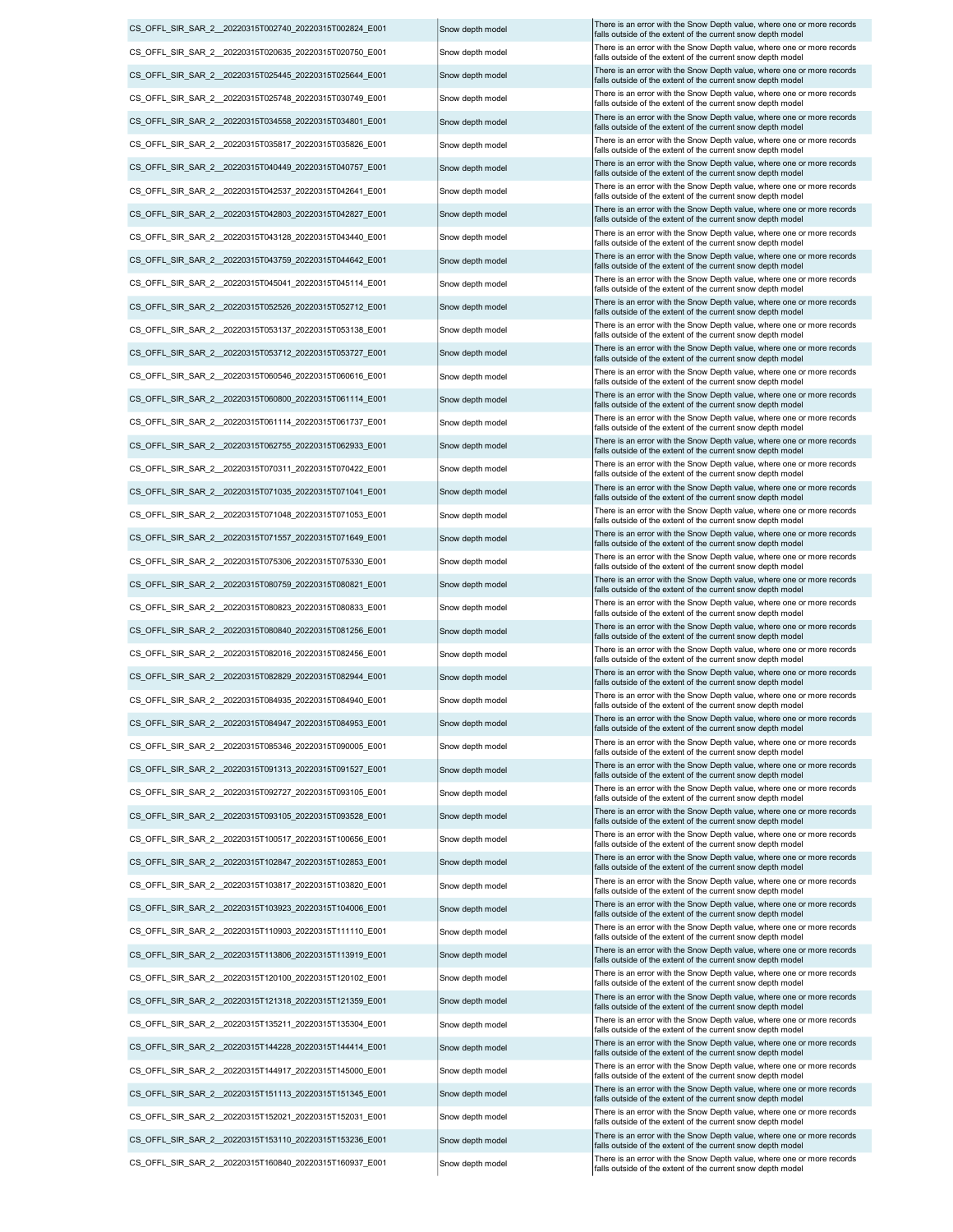CS\_OFFL\_SIR\_SAR\_2\_\_20220315T163136\_20220315T163215\_E001 Snow depth model There is an error with the Snow Depth value, where one or more records CS\_OFFL\_SIR\_SAR\_2\_20220315T164653\_20220315T164953\_E001 Snow depth model There is an error with the Snow Depth value, where one or more records CS\_OFFL\_SIR\_SAR\_2\_\_20220315T165010\_20220315T165017\_E001 Snow depth model There is an error with the Snow Depth value, where one or more records CS\_OFFL\_SIR\_SAR\_2\_20220315T165951\_20220315T170005\_E001 Snow depth model There is an error with the Snow Depth value, where one or more records CS\_OFFL\_SIR\_SAR\_2\_\_20220315T170952\_20220315T171207\_E001 Snow depth model There is an error with the Snow Depth value, where one or more records CS\_OFFL\_SIR\_SAR\_2\_20220315T173500\_20220315T173745\_E001 Snow depth model There is an error with the Snow Depth value, where one or more records CS\_OFFL\_SIR\_SAR\_2\_20220315T162440\_20220315T162531\_E001 Snow depth model There is an error with the Snow Depth value, where one or more records CS\_OFFL\_SIR\_SAR\_2\_\_20220315T174712\_20220315T174850\_E001 Snow depth model There is an error with the Snow Depth value, where one or more records CS\_OFFL\_SIR\_SAR\_2\_\_20220315T175641\_20220315T175902\_E001 Snow depth model There is an error with the Snow Depth value, where one or more records CS\_OFFL\_SIR\_SAR\_2\_20220315T175947\_20220315T180023\_E001 Snow depth model There is an error with the Snow Depth value, where one or more records CS\_OFFL\_SIR\_SAR\_2\_\_20220315T180322\_20220315T180708\_E001 Snow depth model There is an error with the Snow Depth value, where one or more records CS\_OFFL\_SIR\_SAR\_2\_\_20220315T180724\_20220315T180836\_E001 Snow depth model There is an error with the Snow Depth value, where one or more records CS\_OFFL\_SIR\_SAR\_2\_20220315T181017\_20220315T181048\_E001 Snow depth model There is an error with the Snow Depth value, where one or more records CS\_OFFL\_SIR\_SAR\_2\_20220315T203122\_20220315T203128\_E001 Snow depth model There is an error with the Snow Depth value, where one or more records CS\_OFFL\_SIR\_SAR\_2\_\_20220315T182354\_20220315T182541\_E001 Snow depth model There is an error with the Snow Depth value, where one or more records CS\_OFFL\_SIR\_SAR\_2\_\_20220315T183858\_20220315T183951\_E001 Snow depth model There is an error with the Snow Depth value, where one or more records CS\_OFFL\_SIR\_SAR\_2\_\_20220315T184931\_20220315T184958\_E001 Snow depth model There is an error with the Snow Depth value, where one or more records CS\_OFFL\_SIR\_SAR\_2\_\_20220315T185038\_20220315T185142\_E001 Snow depth model There is an error with the Snow Depth value, where one or more records CS\_OFFL\_SIR\_SAR\_2\_\_20220315T191907\_20220315T192045\_E001 Snow depth model There is an error with the Snow Depth value, where one or more records CS\_OFFL\_SIR\_SAR\_2\_20220315T192349\_20220315T192634\_E001 Snow depth model There is an error with the Snow Depth value, where one or more records CS\_OFFL\_SIR\_SAR\_2\_\_20220315T192637\_20220315T192652\_E001 Snow depth model There is an error with the Snow Depth value, where one or more records CS\_OFFL\_SIR\_SAR\_2\_20220315T192659\_20220315T192700\_E001 Snow depth model There is an error with the Snow Depth value, where one or more records CS\_OFFL\_SIR\_SAR\_2\_\_20220315T192703\_20220315T192713\_E001 Snow depth model There is an error with the Snow Depth value, where one or more records CS\_OFFL\_SIR\_SAR\_2\_\_20220315T194032\_20220315T194119\_E001 Snow depth model There is an error with the Snow Depth value, where one or more records CS\_OFFL\_SIR\_SAR\_2\_\_20220315T194853\_20220315T194908\_E001 Snow depth model There is an error with the Snow Depth value, where one or more records CS\_OFFL\_SIR\_SAR\_2\_\_20220315T201327\_20220315T202027\_E001 Snow depth model There is an error with the Snow Depth value, where one or more records CS\_OFFL\_SIR\_SAR\_2\_20220315T203601\_20220315T203652\_E001 Snow depth model There is an error with the Snow Depth value, where one or more records CS\_OFFL\_SIR\_SAR\_2\_\_20220315T205850\_20220315T210035\_E001 |Snow depth model CS\_OFFL\_SIR\_SAR\_2\_20220315T212218\_20220315T212220\_E001 Snow depth model There is an error with the Snow Depth value, where one or more records CS\_OFFL\_SIR\_SAR\_2\_\_20220315T212421\_20220315T212600\_E001 Snow depth model There is an error with the Snow Depth value, where one or more records CS\_OFFL\_SIR\_SAR\_2\_\_20220315T213804\_20220315T214017\_E001 Snow depth model There is an error with the Snow Depth value, where one or more records Snow Depth value, where one or more records Snow depth model CS\_OFFL\_SIR\_SAR\_2\_\_20220315T224252\_20220315T224304\_E001 Snow depth model There is an error with the Snow Depth value, where one or more records CS\_OFFL\_SIR\_SAR\_2\_20220315T222549\_20220315T222728\_E001 Snow depth model There is an error with the Snow Depth value, where one or more records CS\_OFFL\_SIR\_SAR\_2\_0220315T223022\_20220315T223438\_E001 Snow depth model There is an error with the Snow Depth value, where one or more records CS\_OFFL\_SIR\_SAR\_2\_\_20220315T224236\_20220315T224238\_E001 Snow depth model There is an error with the Snow Depth value, where one or more records CS\_OFFL\_SIR\_SAR\_2\_\_20220315T224239\_20220315T224250\_E001 Snow depth model CS\_OFFL\_SIR\_SAR\_2\_\_20220315T225723\_20220315T225820\_E001 Snow depth model There is an error with the Snow Depth value, where one or more records Snow Depth value, where one or more records Snow depth model CS\_OFFL\_SIR\_SAR\_2\_\_20220315T230235\_20220315T230244\_E001 Snow depth model There is an error with the Snow Depth value, where one or more records CS\_OFFL\_SIR\_SAR\_2\_\_20220315T233714\_20220315T233751\_E001 Snow depth model There is an error with the Snow Depth value, where one or more records CS\_OFFL\_SIR\_SIN\_2\_\_20220315T034801\_20220315T035130\_E001 Mean Sea Surface model There is an error with the Mean Sea Surface for one or more records CS\_OFFL\_SIR\_SIN\_2\_\_20220315T052713\_20220315T053033\_E001 Mean Sea Surface model There is an error with the Mean Sea Surface for one or more records CS\_OFFL\_SIR\_SAR\_2\_\_20220315T230049\_20220315T230129\_E001 Snow depth model There is an error with the Snow Depth value, where one or more records CS\_OFFL\_SIR\_SIN\_2\_20220315T085150\_20220315T085346\_E001 Mean Sea Surface model There is an error with the Mean Sea Surface for one or more records CS\_OFFL\_SIR\_SIN\_2\_\_20220315T202028\_20220315T202302\_E001 Mean Sea Surface model There is an error with the Mean Sea Surface for one or more records CS\_OFFL\_SIR\_SIN\_2\_\_20220315T103025\_20220315T103541\_E001 Mean Sea Surface model There is an error with the Mean Sea Surface for one or more records CS\_OFFL\_SIR\_SIN\_2 \_ 20220315T170647\_20220315T170951\_E001 Mean Sea Surface model There is an error with the Mean Sea Surface for one or more records CS\_OFFL\_SIR\_SIN\_2\_20220315T183952\_20220315T184300\_E001 Mean Sea Surface model There is an error with the Mean Sea Surface for one or more records CS\_OFFL\_SIR\_SIN\_2\_\_20220315T184549\_20220315T184931\_E001 Mean Sea Surface model CS\_OFFL\_SIR\_SIN\_2 \_20220315T215525\_20220315T220141\_E001 Mean Sea Surface model There is an error with the Mean Sea Surface for one or more records

falls outside of the extent of the current snow depth model falls outside of the extent of the current snow depth model falls outside of the extent of the current snow depth model falls outside of the extent of the current snow depth mode falls outside of the extent of the current snow depth mode falls outside of the extent of the current snow depth mode CS\_OFFL\_SIR\_SAR\_2\_0220315T162242\_20220315T162316\_E001 Snow depth model There is an error with the Snow Depth value, where one or more records falls outside of the extent of the current snow depth mode falls outside of the extent of the current snow depth model falls outside of the extent of the current snow depth model falls outside of the extent of the current snow depth model falls outside of the extent of the current snow depth mode falls outside of the extent of the current snow depth mode falls outside of the extent of the current snow depth mod falls outside of the extent of the current snow depth model falls outside of the extent of the current snow depth mode falls outside of the extent of the current snow depth model falls outside of the extent of the current snow depth model falls outside of the extent of the current snow depth model falls outside of the extent of the current snow depth mode falls outside of the extent of the current snow depth mode falls outside of the extent of the current snow depth model falls outside of the extent of the current snow depth model falls outside of the extent of the current snow depth model falls outside of the extent of the current snow depth mode falls outside of the extent of the current snow depth model falls outside of the extent of the current snow depth model falls outside of the extent of the current snow depth model falls outside of the extent of the current snow depth model<br>There is an error with the Snow Depth value, where one or more records falls outside of the extent of the current snow depth model falls outside of the extent of the current snow depth mode falls outside of the extent of the current snow depth model There is an error with the Snow Depth value, where one or more records falls outside of the extent of the current snow depth model falls outside of the extent of the current snow depth model falls outside of the extent of the current snow depth model falls outside of the extent of the current snow depth model falls outside of the extent of the current snow depth mode falls outside of the extent of the current snow depth mode falls outside of the extent of the current snow depth mode falls outside of the extent of the current snow depth model There is an error with the Mean Sea Surface for one or more records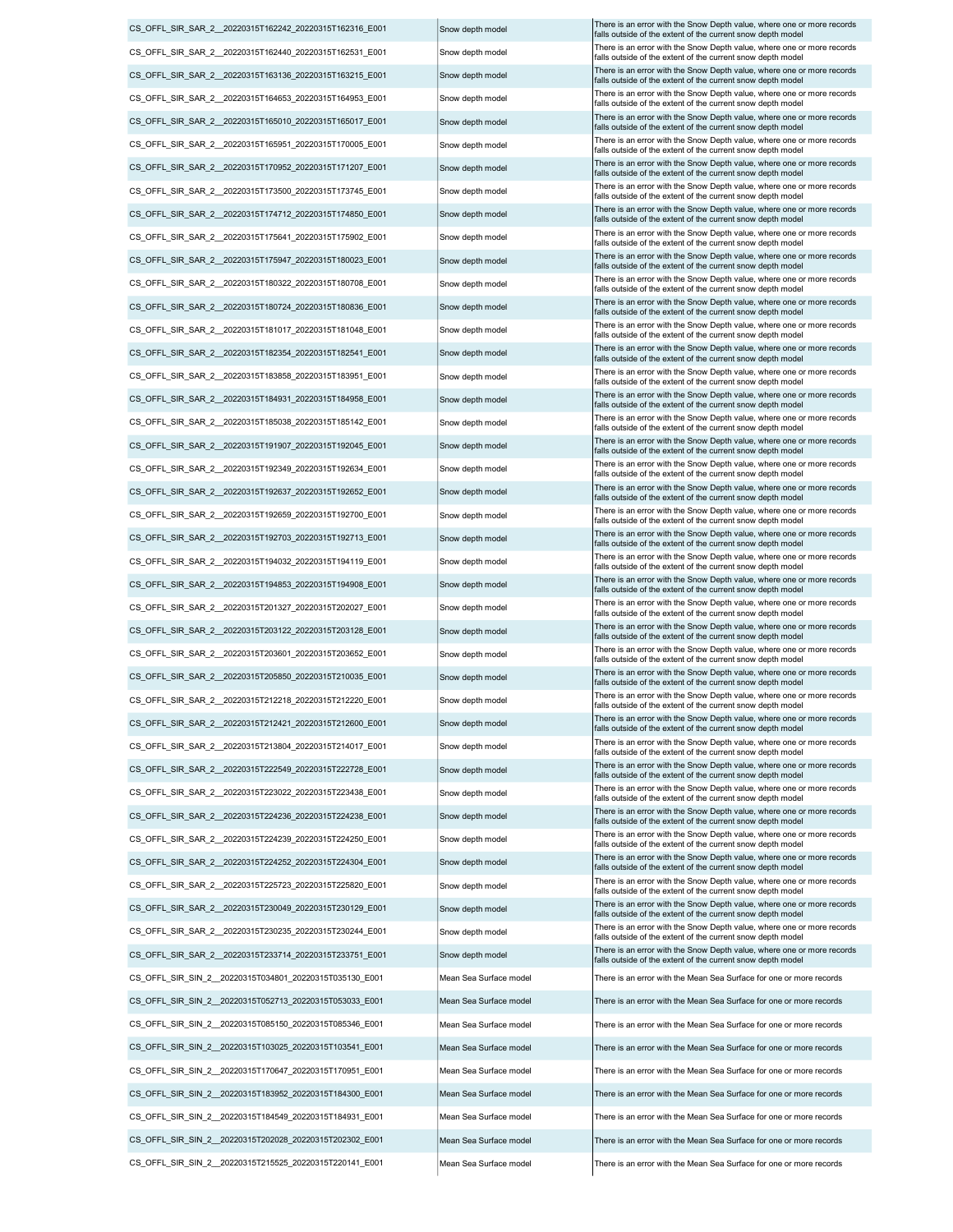## 5.5 L2 Measurement Quality Flag Check

CryoSat L2 data includes a quality flag for each 20-Hz measurement record. The bit value of this flag indicates any problems when set.

Currently, there are several common error flags raised in the Level 2 products which are expected due to operational mode or surface type. All common flags are summarised in the list<br>below, followed by a table of any addit

**Height and Backscatter errors:** These flags are currently set for products over land, but this is to be expected. Retracker 1 Height and Backscatter error flags are also set for products over sea-ice, but this<br>is to be ex

SSHA interpolation error: This flag is currently set for a number of SAR products occurring at surface type boundaries, but this is to be expected.

Freeboard error: This flag is correctly set in all L2 SAR products that are not discriminated as sea-ice, and for which freeboard cannot be calculated.

Peakiness error: This flag is currently set for products over sea-ice, but this is to be expected.

**SARIn X-Track Angle Error**: This flag is set when the difference between the computed surface elevation and the DEM is >50 m. The DEM is only available over Greenland and Antarctica and as a result<br>this flag is set for L2

Number of products with errors: 236

| <b>Product</b>                                          | <b>Test Failed</b>                                                                            | <b>Description</b>                                                                                                                    |
|---------------------------------------------------------|-----------------------------------------------------------------------------------------------|---------------------------------------------------------------------------------------------------------------------------------------|
| CS_OFFL_SIR_LRM_2_20220314T235348_20220315T002740_E001  | Height Error (Retracker 2), Backscatter<br>Error (Retracker 2)                                | There is a height and backscatter error for Retracker 2 for one or more<br>records                                                    |
| CS_OFFL_SIR_LRM_2_20220315T003249_20220315T003818_E001  | Surface Model Unavailable                                                                     | No DEM or Slope Model was used for the location of one or more records                                                                |
| CS OFFL SIR LRM 2 20220315T004045 20220315T010607 E001  | Height Error (Retracker 2), Backscatter<br>Error (Retracker 2)                                | There is a height and backscatter error for Retracker 2 for one or more<br>records                                                    |
| CS OFFL SIR LRM 2 20220315T010834 20220315T010838 E001  | Surface Model Unavailable                                                                     | No DEM or Slope Model was used for the location of one or more records                                                                |
| CS_OFFL_SIR_LRM_2_20220315T013949_20220315T020634_E001  | Height Error (Retracker 2), Height Error<br>(Retracker 3), Backscatter Error<br>(Retracker 2) | There is a height and backscatter error for Retracker 2 and a height error<br>for Retracker 3 for one or more records                 |
| CS_OFFL_SIR_LRM_2_20220315T021943_20220315T024910_E001  | Height Error (Retracker 2), Height Error<br>(Retracker 3), Backscatter Error<br>(Retracker 2) | There is a height and backscatter error for Retracker 2 and a height error<br>for Retracker 3 for one or more records                 |
| CS OFFL SIR LRM 2 20220315T024930 20220315T024934 E001  | Surface Model Unavailable                                                                     | No DEM or Slope Model was used for the location of one or more records                                                                |
| CS_OFFL_SIR_LRM_2_20220315T025644_20220315T025748_E001  | Height Error (Retracker 2), Backscatter<br>Error (Retracker 2)                                | There is a height and backscatter error for Retracker 2 for one or more<br>records                                                    |
| CS OFFL SIR LRM 2 20220315T031152 20220315T034558 E001  | Height Error (Retracker 2), Backscatter<br>Error (Retracker 2)                                | There is a height and backscatter error for Retracker 2 for one or more<br>records                                                    |
| CS OFFL SIR LRM 2 20220315T035826 20220315T040449 E001  | Height Error (Retracker 2), Backscatter<br>Error (Retracker 2)                                | There is a height and backscatter error for Retracker 2 for one or more<br>records                                                    |
| CS_OFFL_SIR_LRM_2_20220315T040757_20220315T041624_E001  | Height Error (Retracker 2), Backscatter<br>Error (Retracker 2)                                | There is a height and backscatter error for Retracker 2 for one or more<br>records                                                    |
| CS_OFFL_SIR_LRM_2_20220315T042828_20220315T042917_E001  | Height Error (Retracker 2), Backscatter<br>Error (Retracker 2)                                | There is a height and backscatter error for Retracker 2 for one or more<br>records                                                    |
| CS OFFL SIR LRM 2 20220315T043554 20220315T043758 E001  | Height Error (Retracker 2), Backscatter<br>Error (Retracker 2)                                | There is a height and backscatter error for Retracker 2 for one or more<br>records                                                    |
| CS_OFFL_SIR_LRM_2_20220315T045115_20220315T052526_E001  | Height Error (Retracker 2), Backscatter<br>Error (Retracker 2), Surface model<br>unavailable  | There is a height and backscatter error for Retracker 2 and no DEM or<br>Slope Model was used for the location of one or more records |
| CS_OFFL_SIR_LRM_2_20220315T053727_20220315T055728_E001  | Height Error (Retracker 2), Backscatter<br>Error (Retracker 2)                                | There is a height and backscatter error for Retracker 2 for one or more<br>records                                                    |
| CS OFFL SIR LRM 2 20220315T060616 20220315T060800 E001  | Height Error (Retracker 2), Height Error<br>(Retracker 3), Backscatter Error<br>(Retracker 2) | There is a height and backscatter error for Retracker 2 and a height error<br>for Retracker 3 for one or more records                 |
| CS_OFFL_SIR_LRM_2_20220315T062934_20220315T070310_E001  | Height Error (Retracker 2), Backscatter<br>Error (Retracker 2)                                | There is a height and backscatter error for Retracker 2 for one or more<br>records                                                    |
| CS_OFFL_SIR_LRM_2_20220315T071649_20220315T075306_E001  | Height Error (Retracker 2), Backscatter<br>Error (Retracker 2)                                | There is a height and backscatter error for Retracker 2 for one or more<br>records                                                    |
| CS OFFL SIR LRM 2 20220315T081256 20220315T082015 E001  | Height Error (Retracker 2), Backscatter<br>Error (Retracker 2)                                | There is a height and backscatter error for Retracker 2 for one or more<br>records                                                    |
| CS_OFFL_SIR_LRM_2_20220315T082457_20220315T082633_E001  | Height Error (Retracker 2), Backscatter<br>Error (Retracker 2)                                | There is a height and backscatter error for Retracker 2 for one or more<br>records                                                    |
| CS_OFFL_SIR_LRM_2__20220315T082636_20220315T082828_E001 | Height Error (Retracker 2), Backscatter<br>Error (Retracker 2)                                | There is a height and backscatter error for Retracker 2 for one or more<br>records                                                    |
| CS OFFL SIR LRM 2 20220315T082944 20220315T084239 E001  | Height Error (Retracker 2), Backscatter<br>Error (Retracker 2)                                | There is a height and backscatter error for Retracker 2 for one or more<br>records                                                    |
| CS OFFL SIR LRM 2 20220315T090005 20220315T091313 E001  | Height Error (Retracker 2), Backscatter<br>Error (Retracker 2)                                | There is a height and backscatter error for Retracker 2 for one or more<br>records                                                    |
| CS OFFL SIR LRM 2 20220315T095452 20220315T100517 E001  | Height Error (Retracker 2), Height Error<br>(Retracker 3), Backscatter Error<br>(Retracker 2) | There is a height and backscatter error for Retracker 2 and a height error<br>for Retracker 3 for one or more records                 |
| CS OFFL SIR LRM 2 20220315T100656 20220315T102155 E001  | Height Error (Retracker 2), Backscatter<br>Error (Retracker 2)                                | There is a height and backscatter error for Retracker 2 for one or more<br>records                                                    |
| CS OFFL SIR LRM 2 20220315T103718 20220315T103816 E001  | Height Error (Retracker 2), Backscatter<br>Error (Retracker 2)                                | There is a height and backscatter error for Retracker 2 for one or more<br>records                                                    |
| CS OFFL SIR LRM 2 20220315T104445 20220315T104927 E001  | Height Error (Retracker 2), Backscatter<br>Error (Retracker 2)                                | There is a height and backscatter error for Retracker 2 for one or more<br>records                                                    |
| CS OFFL SIR LRM 2 20220315T105607 20220315T105906 E001  | Height Error (Retracker 2), Backscatter<br>Error (Retracker 2)                                | There is a height and backscatter error for Retracker 2 for one or more<br>records                                                    |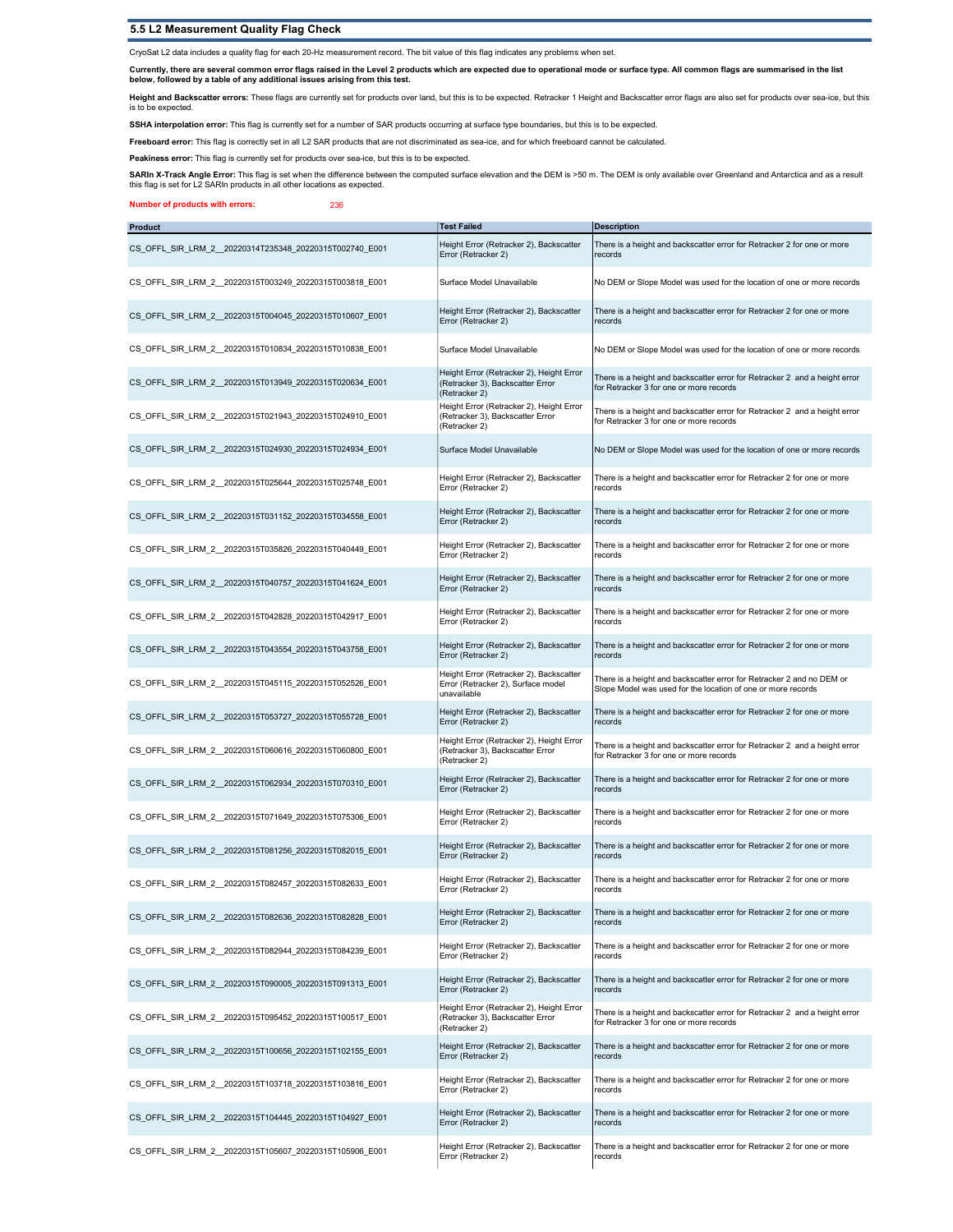| CS OFFL SIR LRM 2 20220315T110030 20220315T110740 E001 | Height Error (Retracker 2), Backscatter<br>Error (Retracker 2)                                | There is a height and backscatter error for Retracker 2 for one or more<br>records                                    |
|--------------------------------------------------------|-----------------------------------------------------------------------------------------------|-----------------------------------------------------------------------------------------------------------------------|
| CS OFFL SIR LRM 2 20220315T112839 20220315T113046 E001 | Surface Model Unavailable                                                                     | No DEM or Slope Model was used for the location of one or more records                                                |
| CS OFFL SIR LRM 2 20220315T113919 20220315T120059 E001 | Height Error (Retracker 2), Height Error<br>(Retracker 3), Backscatter Error<br>(Retracker 2) | There is a height and backscatter error for Retracker 2 and a height error<br>for Retracker 3 for one or more records |
| CS OFFL SIR LRM 2 20220315T121400 20220315T124013 E001 | Height Error (Retracker 2), Backscatter<br>Error (Retracker 2)                                | There is a height and backscatter error for Retracker 2 for one or more<br>records                                    |
| CS OFFL SIR LRM 2 20220315T131459 20220315T134037 E001 | Height Error (Retracker 2), Height Error<br>(Retracker 3), Backscatter Error<br>(Retracker 2) | There is a height and backscatter error for Retracker 2 and a height error<br>for Retracker 3 for one or more records |
| CS OFFL SIR LRM 2 20220315T135305 20220315T142648 E001 | Height Error (Retracker 2), Height Error<br>(Retracker 3), Backscatter Error<br>(Retracker 2) | There is a height and backscatter error for Retracker 2 and a height error<br>for Retracker 3 for one or more records |
| CS OFFL SIR LRM 2 20220315T145118 20220315T151113 E001 | Height Error (Retracker 2), Height Error<br>(Retracker 3), Backscatter Error<br>(Retracker 2) | There is a height and backscatter error for Retracker 2 and a height error<br>for Retracker 3 for one or more records |
| CS_OFFL_SIR_LRM_2_20220315T153237_20220315T160714_E001 | Height Error (Retracker 2), Backscatter<br>Error (Retracker 2)                                | There is a height and backscatter error for Retracker 2 for one or more<br>records                                    |
| CS_OFFL_SIR_LRM_2_20220315T162035_20220315T162136_E001 | Height Error (Retracker 2), Backscatter<br>Error (Retracker 2)                                | There is a height and backscatter error for Retracker 2 for one or more<br>records                                    |
| CS OFFL SIR LRM 2 20220315T162158 20220315T162242 E001 | Height Error (Retracker 2), Height Error<br>(Retracker 3), Backscatter Error<br>(Retracker 2) | There is a height and backscatter error for Retracker 2 and a height error<br>for Retracker 3 for one or more records |
| CS OFFL SIR LRM 2 20220315T163216 20220315T163349 E001 | Height Error (Retracker 2), Backscatter<br>Error (Retracker 2)                                | There is a height and backscatter error for Retracker 2 for one or more<br>records                                    |
| CS OFFL SIR LRM 2 20220315T171207 20220315T173500 E001 | Height Error (Retracker 2), Backscatter<br>Error (Retracker 2)                                | There is a height and backscatter error for Retracker 2 for one or more<br>records                                    |
| CS OFFL SIR LRM 2 20220315T173745 20220315T174711 E001 | Height Error (Retracker 2), Height Error<br>(Retracker 3), Backscatter Error<br>(Retracker 2) | There is a height and backscatter error for Retracker 2 and a height error<br>for Retracker 3 for one or more records |
| CS OFFL SIR LRM 2 20220315T174850 20220315T174924 E001 | Height Error (Retracker 2), Backscatter<br>Error (Retracker 2)                                | There is a height and backscatter error for Retracker 2 for one or more<br>records                                    |
| CS OFFL SIR LRM 2 20220315T180708 20220315T180723 E001 | Height Error (Retracker 2), Height Error<br>(Retracker 3), Backscatter Error<br>(Retracker 2) | There is a height and backscatter error for Retracker 2 and a height error<br>for Retracker 3 for one or more records |
| CS OFFL SIR LRM 2 20220315T180837 20220315T181016 E001 | Height Error (Retracker 2), Backscatter<br>Error (Retracker 2)                                | There is a height and backscatter error for Retracker 2 for one or more<br>records                                    |
| CS OFFL SIR LRM 2 20220315T181048 20220315T181544 E001 | Height Error (Retracker 2), Backscatter<br>Error (Retracker 2)                                | There is a height and backscatter error for Retracker 2 for one or more<br>records                                    |
| CS_OFFL_SIR_LRM_2_20220315T181757_20220315T182354_E001 | Height Error (Retracker 2), Backscatter<br>Error (Retracker 2)                                | There is a height and backscatter error for Retracker 2 for one or more<br>records                                    |
| CS OFFL SIR LRM 2 20220315T182542 20220315T183858 E001 | Height Error (Retracker 2), Backscatter<br>Error (Retracker 2)                                | There is a height and backscatter error for Retracker 2 for one or more<br>records                                    |
| CS OFFL SIR LRM 2 20220315T185142 20220315T191906 E001 | Height Error (Retracker 2), Backscatter<br>Error (Retracker 2)                                | There is a height and backscatter error for Retracker 2 for one or more<br>records                                    |
| CS OFFL SIR LRM 2 20220315T192046 20220315T192349 E001 | Height Error (Retracker 2), Backscatter<br>Error (Retracker 2)                                | There is a height and backscatter error for Retracker 2 for one or more<br>records                                    |
| CS OFFL SIR LRM 2 20220315T194202 20220315T194853 E001 | Height Error (Retracker 2), Backscatter<br>Error (Retracker 2)                                | There is a height and backscatter error for Retracker 2 for one or more<br>records                                    |
| CS OFFL SIR LRM 2 20220315T194908 20220315T201326 E001 | Height Error (Retracker 2), Backscatter<br>Error (Retracker 2)                                | There is a height and backscatter error for Retracker 2 for one or more<br>records                                    |
| CS_OFFL_SIR_LRM_2_20220315T203652_20220315T204831_E001 | Height Error (Retracker 2), Backscatter<br>Error (Retracker 2)                                | There is a height and backscatter error for Retracker 2 for one or more<br>records                                    |
| CS OFFL SIR LRM 2 20220315T204833 20220315T205849 E001 | Height Error (Retracker 2), Height Error<br>(Retracker 3), Backscatter Error<br>(Retracker 2) | There is a height and backscatter error for Retracker 2 and a height error<br>for Retracker 3 for one or more records |
| CS OFFL SIR LRM 2 20220315T212600 20220315T213804 E001 | Height Error (Retracker 2), Backscatter<br>Error (Retracker 2)                                | There is a height and backscatter error for Retracker 2 for one or more<br>records                                    |
| CS OFFL SIR LRM 2 20220315T214423 20220315T215525 E001 | Height Error (Retracker 2), Backscatter<br>Error (Retracker 2)                                | There is a height and backscatter error for Retracker 2 for one or more<br>records                                    |
| CS_OFFL_SIR_LRM_2_20220315T221044_20220315T222549_E001 | Height Error (Retracker 2), Backscatter<br>Error (Retracker 2)                                | There is a height and backscatter error for Retracker 2 for one or more<br>records                                    |
| CS OFFL SIR LRM 2 20220315T222729 20220315T223022 E001 | Height Error (Retracker 2), Height Error<br>(Retracker 3), Backscatter Error<br>(Retracker 2) | There is a height and backscatter error for Retracker 2 and a height error<br>for Retracker 3 for one or more records |
| CS OFFL SIR LRM 2 20220315T223438 20220315T224150 E001 | Height Error (Retracker 2), Height Error<br>(Retracker 3), Backscatter Error<br>(Retracker 2) | There is a height and backscatter error for Retracker 2 and a height error<br>for Retracker 3 for one or more records |
| CS OFFL SIR LRM 2 20220315T230129 20220315T230235 E001 | Surface Model Unavailable                                                                     | No DEM or Slope Model was used for the location of one or more records                                                |
| CS OFFL SIR LRM 2 20220315T230421 20220315T231131 E001 | Height Error (Retracker 2), Backscatter<br>Error (Retracker 2)                                | There is a height and backscatter error for Retracker 2 for one or more<br>records                                    |
| CS OFFL SIR LRM 2 20220315T231255 20220315T233714 E001 | Height Error (Retracker 2), Height Error<br>(Retracker 3), Backscatter Error<br>(Retracker 2) | There is a height and backscatter error for Retracker 2 and a height error<br>for Retracker 3 for one or more records |
| CS_OFFL_SIR_LRM_2_20220315T235017_20220316T001430_E001 | Height Error (Retracker 2), Height Error<br>(Retracker 3), Backscatter Error<br>(Retracker 2) | There is a height and backscatter error for Retracker 2 and a height error<br>for Retracker 3 for one or more records |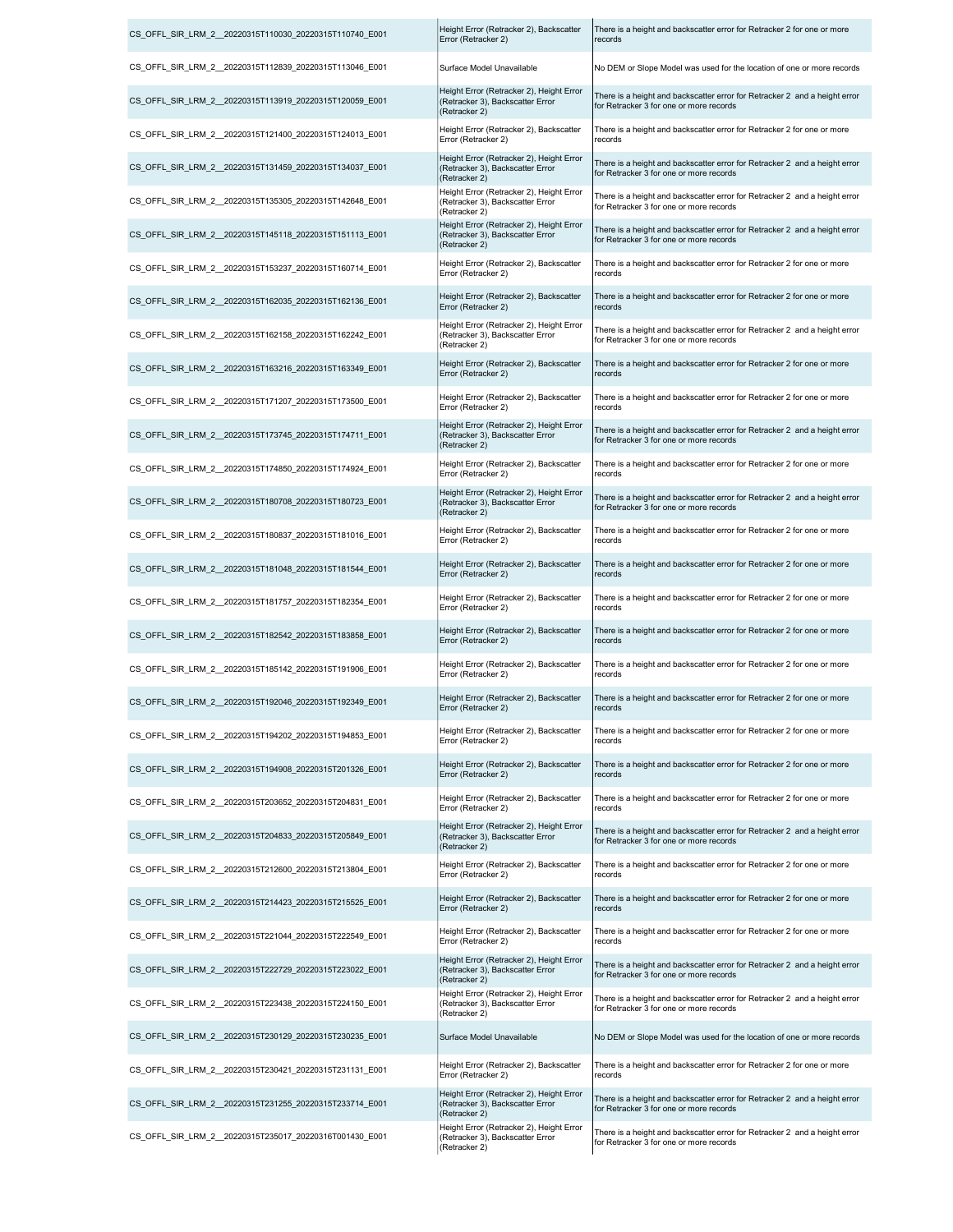| CS_OFFL_SIR_SAR_2_20220315T002740_20220315T002824_E001  | Backscatter Error (Retracker 2),<br>Backscatter Error (Retracker 3) | There is a backscatter error for Retracker 2 and 3 for one or more records |
|---------------------------------------------------------|---------------------------------------------------------------------|----------------------------------------------------------------------------|
| CS_OFFL_SIR_SAR_2__20220315T011637_20220315T011903_E001 | Backscatter Error (Retracker 2),<br>Backscatter Error (Retracker 3) | There is a backscatter error for Retracker 2 and 3 for one or more records |
| CS OFFL SIR SAR 2 20220315T011928 20220315T012026 E001  | Backscatter Error (Retracker 2),<br>Backscatter Error (Retracker 3) | There is a backscatter error for Retracker 2 and 3 for one or more records |
| CS_OFFL_SIR_SAR_2__20220315T012054_20220315T012549_E001 | Backscatter Error (Retracker 2),<br>Backscatter Error (Retracker 3) | There is a backscatter error for Retracker 2 and 3 for one or more records |
| CS_OFFL_SIR_SAR_2__20220315T020635_20220315T020750_E001 | Backscatter Error (Retracker 2),<br>Backscatter Error (Retracker 3) | There is a backscatter error for Retracker 2 and 3 for one or more records |
| CS OFFL SIR SAR 2 20220315T025445 20220315T025644 E001  | Backscatter Error (Retracker 2),<br>Backscatter Error (Retracker 3) | There is a backscatter error for Retracker 2 and 3 for one or more records |
| CS_OFFL_SIR_SAR_2__20220315T025748_20220315T030749_E001 | Backscatter Error (Retracker 2),<br>Backscatter Error (Retracker 3) | There is a backscatter error for Retracker 2 and 3 for one or more records |
| CS_OFFL_SIR_SAR_2__20220315T034558_20220315T034801_E001 | Backscatter Error (Retracker 2),<br>Backscatter Error (Retracker 3) | There is a backscatter error for Retracker 2 and 3 for one or more records |
| CS OFFL SIR SAR 2 20220315T035817 20220315T035826 E001  | Backscatter Error (Retracker 2),<br>Backscatter Error (Retracker 3) | There is a backscatter error for Retracker 2 and 3 for one or more records |
| CS_OFFL_SIR_SAR_2_20220315T040449_20220315T040757_E001  | Backscatter Error (Retracker 2),<br>Backscatter Error (Retracker 3) | There is a backscatter error for Retracker 2 and 3 for one or more records |
| CS_OFFL_SIR_SAR_2__20220315T042537_20220315T042641_E001 | Backscatter Error (Retracker 2),<br>Backscatter Error (Retracker 3) | There is a backscatter error for Retracker 2 and 3 for one or more records |
| CS OFFL SIR SAR 2 20220315T042803 20220315T042827 E001  | Backscatter Error (Retracker 2),<br>Backscatter Error (Retracker 3) | There is a backscatter error for Retracker 2 and 3 for one or more records |
| CS_OFFL_SIR_SAR_2_20220315T043128_20220315T043440_E001  | Backscatter Error (Retracker 2),<br>Backscatter Error (Retracker 3) | There is a backscatter error for Retracker 2 and 3 for one or more records |
| CS_OFFL_SIR_SAR_2__20220315T043759_20220315T044642_E001 | Backscatter Error (Retracker 2),<br>Backscatter Error (Retracker 3) | There is a backscatter error for Retracker 2 and 3 for one or more records |
| CS OFFL SIR SAR 2 20220315T045041 20220315T045114 E001  | Backscatter Error (Retracker 2),<br>Backscatter Error (Retracker 3) | There is a backscatter error for Retracker 2 and 3 for one or more records |
| CS_OFFL_SIR_SAR_2__20220315T052526_20220315T052712_E001 | Backscatter Error (Retracker 2),<br>Backscatter Error (Retracker 3) | There is a backscatter error for Retracker 2 and 3 for one or more records |
| CS_OFFL_SIR_SAR_2__20220315T053712_20220315T053727_E001 | Backscatter Error (Retracker 2),<br>Backscatter Error (Retracker 3) | There is a backscatter error for Retracker 2 and 3 for one or more records |
| CS_OFFL_SIR_SAR_2__20220315T060546_20220315T060616_E001 | Backscatter Error (Retracker 2),<br>Backscatter Error (Retracker 3) | There is a backscatter error for Retracker 2 and 3 for one or more records |
| CS OFFL SIR SAR 2 20220315T060800 20220315T061114 E001  | Backscatter Error (Retracker 2),<br>Backscatter Error (Retracker 3) | There is a backscatter error for Retracker 2 and 3 for one or more records |
| CS_OFFL_SIR_SAR_2__20220315T061114_20220315T061737_E001 | Backscatter Error (Retracker 2),<br>Backscatter Error (Retracker 3) | There is a backscatter error for Retracker 2 and 3 for one or more records |
| CS_OFFL_SIR_SAR_2_20220315T061924_20220315T062710_E001  | Backscatter Error (Retracker 2),<br>Backscatter Error (Retracker 3) | There is a backscatter error for Retracker 2 and 3 for one or more records |
| CS OFFL SIR SAR 2 20220315T062755 20220315T062933 E001  | Backscatter Error (Retracker 2),<br>Backscatter Error (Retracker 3) | There is a backscatter error for Retracker 2 and 3 for one or more records |
| CS_OFFL_SIR_SAR_2__20220315T070311_20220315T070422_E001 | Backscatter Error (Retracker 2),<br>Backscatter Error (Retracker 3) | There is a backscatter error for Retracker 2 and 3 for one or more records |
| CS OFFL SIR SAR 2 20220315T071557 20220315T071649 E001  | Backscatter Error (Retracker 2),<br>Backscatter Error (Retracker 3) | There is a backscatter error for Retracker 2 and 3 for one or more records |
| CS OFFL SIR SAR 2 20220315T075306 20220315T075330 E001  | Backscatter Error (Retracker 2),<br>Backscatter Error (Retracker 3) | There is a backscatter error for Retracker 2 and 3 for one or more records |
| CS_OFFL_SIR_SAR_2__20220315T075830_20220315T080544_E001 | Backscatter Error (Retracker 2),<br>Backscatter Error (Retracker 3) | There is a backscatter error for Retracker 2 and 3 for one or more records |
| CS_OFFL_SIR_SAR_2__20220315T080840_20220315T081256_E001 | Backscatter Error (Retracker 2),<br>Backscatter Error (Retracker 3) | There is a backscatter error for Retracker 2 and 3 for one or more records |
| CS OFFL SIR SAR 2 20220315T082016 20220315T082456 E001  | Backscatter Error (Retracker 2),<br>Backscatter Error (Retracker 3) | There is a backscatter error for Retracker 2 and 3 for one or more records |
| CS OFFL SIR SAR 2 20220315T082829 20220315T082944 E001  | Backscatter Error (Retracker 2),<br>Backscatter Error (Retracker 3) | There is a backscatter error for Retracker 2 and 3 for one or more records |
| CS_OFFL_SIR_SAR_2__20220315T085346_20220315T090005_E001 | Backscatter Error (Retracker 2),<br>Backscatter Error (Retracker 3) | There is a backscatter error for Retracker 2 and 3 for one or more records |
| CS OFFL SIR SAR 2 20220315T091313 20220315T091527 E001  | Backscatter Error (Retracker 2),<br>Backscatter Error (Retracker 3) | There is a backscatter error for Retracker 2 and 3 for one or more records |
| CS OFFL SIR SAR 2 20220315T092727 20220315T093105 E001  | Backscatter Error (Retracker 2),<br>Backscatter Error (Retracker 3) | There is a backscatter error for Retracker 2 and 3 for one or more records |
| CS OFFL SIR SAR 2 20220315T093105 20220315T093528 E001  | Backscatter Error (Retracker 2),<br>Backscatter Error (Retracker 3) | There is a backscatter error for Retracker 2 and 3 for one or more records |
| CS OFFL SIR SAR 2 20220315T093746 20220315T094444 E001  | Backscatter Error (Retracker 2),<br>Backscatter Error (Retracker 3) | There is a backscatter error for Retracker 2 and 3 for one or more records |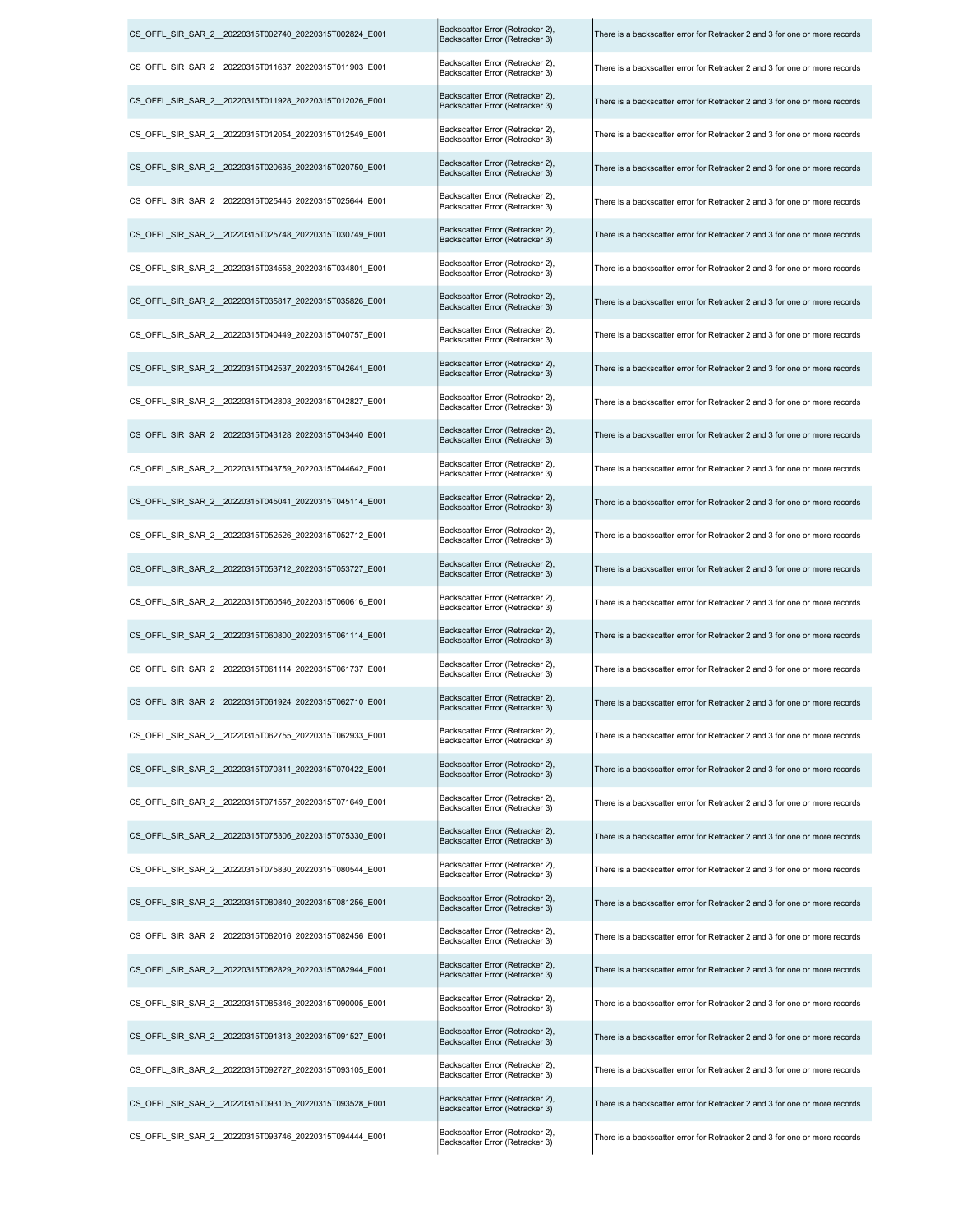| CS OFFL SIR SAR 2 20220315T100517 20220315T100656 E001  | Backscatter Error (Retracker 2),<br>Backscatter Error (Retracker 3) | There is a backscatter error for Retracker 2 and 3 for one or more records |
|---------------------------------------------------------|---------------------------------------------------------------------|----------------------------------------------------------------------------|
| CS_OFFL_SIR_SAR_2_20220315T103817_20220315T103820_E001  | Backscatter Error (Retracker 2),<br>Backscatter Error (Retracker 3) | There is a backscatter error for Retracker 2 and 3 for one or more records |
| CS_OFFL_SIR_SAR_2_20220315T103923_20220315T104006_E001  | Backscatter Error (Retracker 2),<br>Backscatter Error (Retracker 3) | There is a backscatter error for Retracker 2 and 3 for one or more records |
| CS OFFL SIR SAR 2 20220315T110903 20220315T111110 E001  | Backscatter Error (Retracker 2),<br>Backscatter Error (Retracker 3) | There is a backscatter error for Retracker 2 and 3 for one or more records |
| CS_OFFL_SIR_SAR_2__20220315T111624_20220315T112238_E001 | Backscatter Error (Retracker 2),<br>Backscatter Error (Retracker 3) | There is a backscatter error for Retracker 2 and 3 for one or more records |
| CS OFFL SIR SAR 2 20220315T113806 20220315T113919 E001  | Backscatter Error (Retracker 2),<br>Backscatter Error (Retracker 3) | There is a backscatter error for Retracker 2 and 3 for one or more records |
| CS OFFL SIR SAR 2 20220315T120100 20220315T120102 E001  | Backscatter Error (Retracker 2),<br>Backscatter Error (Retracker 3) | There is a backscatter error for Retracker 2 and 3 for one or more records |
| CS_OFFL_SIR_SAR_2_20220315T121318_20220315T121359_E001  | Backscatter Error (Retracker 2),<br>Backscatter Error (Retracker 3) | There is a backscatter error for Retracker 2 and 3 for one or more records |
| CS_OFFL_SIR_SAR_2__20220315T125447_20220315T125509_E001 | Backscatter Error (Retracker 2),<br>Backscatter Error (Retracker 3) | There is a backscatter error for Retracker 2 and 3 for one or more records |
| CS_OFFL_SIR_SAR_2__20220315T125510_20220315T130415_E001 | Backscatter Error (Retracker 2),<br>Backscatter Error (Retracker 3) | There is a backscatter error for Retracker 2 and 3 for one or more records |
| CS OFFL SIR SAR 2 20220315T135211 20220315T135304 E001  | Backscatter Error (Retracker 2),<br>Backscatter Error (Retracker 3) | There is a backscatter error for Retracker 2 and 3 for one or more records |
| CS_OFFL_SIR_SAR_2__20220315T143140_20220315T143921_E001 | Backscatter Error (Retracker 2),<br>Backscatter Error (Retracker 3) | There is a backscatter error for Retracker 2 and 3 for one or more records |
| CS_OFFL_SIR_SAR_2_20220315T143956_20220315T144111_E001  | Backscatter Error (Retracker 2),<br>Backscatter Error (Retracker 3) | There is a backscatter error for Retracker 2 and 3 for one or more records |
| CS OFFL SIR SAR 2 20220315T144116 20220315T144120 E001  | Backscatter Error (Retracker 2),<br>Backscatter Error (Retracker 3) | There is a backscatter error for Retracker 2 and 3 for one or more records |
| CS_OFFL_SIR_SAR_2_20220315T144228_20220315T144414_E001  | Backscatter Error (Retracker 2),<br>Backscatter Error (Retracker 3) | There is a backscatter error for Retracker 2 and 3 for one or more records |
| CS_OFFL_SIR_SAR_2_20220315T151113_20220315T151345_E001  | Backscatter Error (Retracker 2),<br>Backscatter Error (Retracker 3) | There is a backscatter error for Retracker 2 and 3 for one or more records |
| CS OFFL SIR SAR 2 20220315T152021 20220315T152031 E001  | Backscatter Error (Retracker 2),<br>Backscatter Error (Retracker 3) | There is a backscatter error for Retracker 2 and 3 for one or more records |
| CS OFFL SIR SAR 2 20220315T153110 20220315T153236 E001  | Backscatter Error (Retracker 2),<br>Backscatter Error (Retracker 3) | There is a backscatter error for Retracker 2 and 3 for one or more records |
| CS OFFL SIR SAR 2 20220315T161110 20220315T161741 E001  | Backscatter Error (Retracker 2),<br>Backscatter Error (Retracker 3) | There is a backscatter error for Retracker 2 and 3 for one or more records |
| CS OFFL SIR SAR 2 20220315T161741 20220315T162035 E001  | Backscatter Error (Retracker 2),<br>Backscatter Error (Retracker 3) | There is a backscatter error for Retracker 2 and 3 for one or more records |
| CS_OFFL_SIR_SAR_2_20220315T162440_20220315T162531_E001  | Backscatter Error (Retracker 2),<br>Backscatter Error (Retracker 3) | There is a backscatter error for Retracker 2 and 3 for one or more records |
| CS OFFL SIR SAR 2 20220315T163136 20220315T163215 E001  | Backscatter Error (Retracker 2),<br>Backscatter Error (Retracker 3) | There is a backscatter error for Retracker 2 and 3 for one or more records |
| CS OFFL SIR SAR 2 20220315T164653 20220315T164953 E001  | Backscatter Error (Retracker 2),<br>Backscatter Error (Retracker 3) | There is a backscatter error for Retracker 2 and 3 for one or more records |
| CS OFFL SIR SAR 2 20220315T165010 20220315T165017 E001  | Backscatter Error (Retracker 2),<br>Backscatter Error (Retracker 3) | There is a backscatter error for Retracker 2 and 3 for one or more records |
| CS OFFL SIR SAR 2 20220315T165951 20220315T170005 E001  | Backscatter Error (Retracker 2),<br>Backscatter Error (Retracker 3) | There is a backscatter error for Retracker 2 and 3 for one or more records |
| CS OFFL SIR SAR 2 20220315T170952 20220315T171207 E001  | Backscatter Error (Retracker 2),<br>Backscatter Error (Retracker 3) | There is a backscatter error for Retracker 2 and 3 for one or more records |
| CS OFFL SIR SAR 2 20220315T173500 20220315T173745 E001  | Backscatter Error (Retracker 2),<br>Backscatter Error (Retracker 3) | There is a backscatter error for Retracker 2 and 3 for one or more records |
| CS OFFL SIR SAR 2 20220315T174712 20220315T174850 E001  | Backscatter Error (Retracker 2),<br>Backscatter Error (Retracker 3) | There is a backscatter error for Retracker 2 and 3 for one or more records |
| CS OFFL SIR SAR 2 20220315T174924 20220315T175641 E001  | Backscatter Error (Retracker 2),<br>Backscatter Error (Retracker 3) | There is a backscatter error for Retracker 2 and 3 for one or more records |
| CS OFFL SIR SAR 2 20220315T175641 20220315T175902 E001  | Backscatter Error (Retracker 2),<br>Backscatter Error (Retracker 3) | There is a backscatter error for Retracker 2 and 3 for one or more records |
| CS_OFFL_SIR_SAR_2_20220315T175947_20220315T180023_E001  | Backscatter Error (Retracker 2),<br>Backscatter Error (Retracker 3) | There is a backscatter error for Retracker 2 and 3 for one or more records |
| CS OFFL SIR SAR 2 20220315T180322 20220315T180708 E001  | Backscatter Error (Retracker 2),<br>Backscatter Error (Retracker 3) | There is a backscatter error for Retracker 2 and 3 for one or more records |
| CS OFFL SIR SAR 2 20220315T180724 20220315T180836 E001  | Backscatter Error (Retracker 2),<br>Backscatter Error (Retracker 3) | There is a backscatter error for Retracker 2 and 3 for one or more records |
| CS_OFFL_SIR_SAR_2_20220315T181017_20220315T181048_E001  | Backscatter Error (Retracker 2),<br>Backscatter Error (Retracker 3) | There is a backscatter error for Retracker 2 and 3 for one or more records |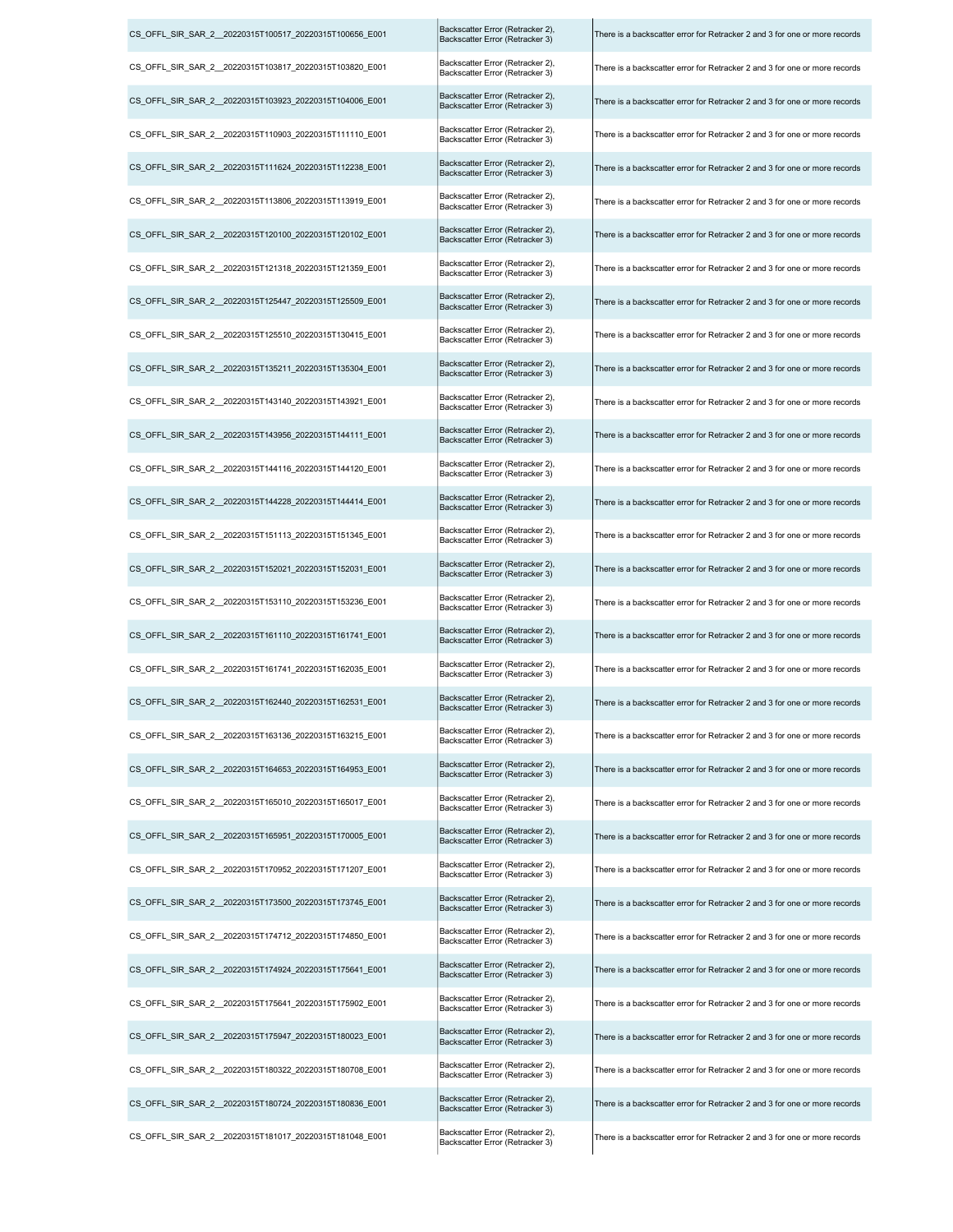| CS_OFFL_SIR_SAR_2_20220315T182354_20220315T182541_E001  | Backscatter Error (Retracker 2),<br>Backscatter Error (Retracker 3)                                                              | There is a backscatter error for Retracker 2 and 3 for one or more records                                                                                                            |
|---------------------------------------------------------|----------------------------------------------------------------------------------------------------------------------------------|---------------------------------------------------------------------------------------------------------------------------------------------------------------------------------------|
| CS OFFL SIR SAR 2 20220315T183858 20220315T183951 E001  | Backscatter Error (Retracker 2),<br>Backscatter Error (Retracker 3)                                                              | There is a backscatter error for Retracker 2 and 3 for one or more records                                                                                                            |
| CS OFFL SIR SAR 2 20220315T184931 20220315T184958 E001  | Backscatter Error (Retracker 2),<br>Backscatter Error (Retracker 3)                                                              | There is a backscatter error for Retracker 2 and 3 for one or more records                                                                                                            |
| CS_OFFL_SIR_SAR_2_20220315T185038_20220315T185142 E001  | Backscatter Error (Retracker 2),<br>Backscatter Error (Retracker 3)                                                              | There is a backscatter error for Retracker 2 and 3 for one or more records                                                                                                            |
| CS_OFFL_SIR_SAR_2__20220315T191907_20220315T192045_E001 | Backscatter Error (Retracker 2),<br>Backscatter Error (Retracker 3)                                                              | There is a backscatter error for Retracker 2 and 3 for one or more records                                                                                                            |
| CS OFFL SIR SAR 2 20220315T192349 20220315T192634 E001  | Backscatter Error (Retracker 2),<br>Backscatter Error (Retracker 3)                                                              | There is a backscatter error for Retracker 2 and 3 for one or more records                                                                                                            |
| CS_OFFL_SIR_SAR_2__20220315T192921_20220315T193040_E001 | Backscatter Error (Retracker 2),<br>Backscatter Error (Retracker 3)                                                              | There is a backscatter error for Retracker 2 and 3 for one or more records                                                                                                            |
| CS_OFFL_SIR_SAR_2_20220315T193059_20220315T193538_E001  | Backscatter Error (Retracker 2),<br>Backscatter Error (Retracker 3)                                                              | There is a backscatter error for Retracker 2 and 3 for one or more records                                                                                                            |
| CS OFFL SIR SAR 2 20220315T193538 20220315T193658 E001  | Backscatter Error (Retracker 2),<br>Backscatter Error (Retracker 3)                                                              | There is a backscatter error for Retracker 2 and 3 for one or more records                                                                                                            |
| CS OFFL SIR SAR 2 20220315T194032 20220315T194119 E001  | Backscatter Error (Retracker 2),<br>Backscatter Error (Retracker 3)                                                              | There is a backscatter error for Retracker 2 and 3 for one or more records                                                                                                            |
| CS OFFL SIR SAR 2 20220315T194853 20220315T194908 E001  | Backscatter Error (Retracker 2),<br>Backscatter Error (Retracker 3)                                                              | There is a backscatter error for Retracker 2 and 3 for one or more records                                                                                                            |
| CS OFFL SIR SAR 2 20220315T201327 20220315T202027 E001  | Backscatter Error (Retracker 2),<br>Backscatter Error (Retracker 3)                                                              | There is a backscatter error for Retracker 2 and 3 for one or more records                                                                                                            |
| CS OFFL SIR SAR 2 20220315T203122 20220315T203128 E001  | Backscatter Error (Retracker 2),<br>Backscatter Error (Retracker 3)                                                              | There is a backscatter error for Retracker 2 and 3 for one or more records                                                                                                            |
| CS OFFL SIR SAR 2 20220315T203601 20220315T203652 E001  | Backscatter Error (Retracker 2),<br>Backscatter Error (Retracker 3)                                                              | There is a backscatter error for Retracker 2 and 3 for one or more records                                                                                                            |
| CS OFFL SIR SAR 2 20220315T205850 20220315T210035 E001  | Backscatter Error (Retracker 2),<br>Backscatter Error (Retracker 3)                                                              | There is a backscatter error for Retracker 2 and 3 for one or more records                                                                                                            |
| CS_OFFL_SIR_SAR_2__20220315T210908_20220315T211417_E001 | Backscatter Error (Retracker 2),<br>Backscatter Error (Retracker 3)                                                              | There is a backscatter error for Retracker 2 and 3 for one or more records                                                                                                            |
| CS_OFFL_SIR_SAR_2_20220315T211417_20220315T211538_E001  | Backscatter Error (Retracker 2),<br>Backscatter Error (Retracker 3)                                                              | There is a backscatter error for Retracker 2 and 3 for one or more records                                                                                                            |
| CS_OFFL_SIR_SAR_2__20220315T212218_20220315T212220_E001 | Backscatter Error (Retracker 2),<br>Backscatter Error (Retracker 3)                                                              | There is a backscatter error for Retracker 2 and 3 for one or more records                                                                                                            |
| CS OFFL SIR SAR 2 20220315T212421 20220315T212600 E001  | Backscatter Error (Retracker 2),<br>Backscatter Error (Retracker 3)                                                              | There is a backscatter error for Retracker 2 and 3 for one or more records                                                                                                            |
| CS_OFFL_SIR_SAR_2__20220315T222549_20220315T222728_E001 | Backscatter Error (Retracker 2),<br>Backscatter Error (Retracker 3)                                                              | There is a backscatter error for Retracker 2 and 3 for one or more records                                                                                                            |
| CS_OFFL_SIR_SAR_2_20220315T223022_20220315T223438_E001  | Backscatter Error (Retracker 2),<br>Backscatter Error (Retracker 3)                                                              | There is a backscatter error for Retracker 2 and 3 for one or more records                                                                                                            |
| CS OFFL SIR SAR 2 20220315T224908 20220315T225022 E001  | Backscatter Error (Retracker 2),<br>Backscatter Error (Retracker 3)                                                              | There is a backscatter error for Retracker 2 and 3 for one or more records                                                                                                            |
| CS_OFFL_SIR_SAR_2_20220315T225057_20220315T225514_E001  | Backscatter Error (Retracker 2),<br>Backscatter Error (Retracker 3)                                                              | There is a backscatter error for Retracker 2 and 3 for one or more records                                                                                                            |
| CS_OFFL_SIR_SAR_2_20220315T225723_20220315T225820_E001  | Backscatter Error (Retracker 2),<br>Backscatter Error (Retracker 3)                                                              | There is a backscatter error for Retracker 2 and 3 for one or more records                                                                                                            |
| CS OFFL SIR SAR 2 20220315T230049 20220315T230129 E001  | Backscatter Error (Retracker 2),<br>Backscatter Error (Retracker 3)                                                              | There is a backscatter error for Retracker 2 and 3 for one or more records                                                                                                            |
| CS_OFFL_SIR_SAR_2__20220315T233714_20220315T233751_E001 | Backscatter Error (Retracker 2),<br>Backscatter Error (Retracker 3)                                                              | There is a backscatter error for Retracker 2 and 3 for one or more records                                                                                                            |
| CS OFFL SIR SIN 2 20220315T002824 20220315T003011 E001  | Backscatter Error (Retracker 2),<br>Backscatter Error (Retracker 3), SARIn X<br>track Angle Error                                | There is a backscatter error for Retracker 2 and 3 and an ambiguous angle<br>was detected for SARIn mode for one or more records                                                      |
| CS OFFL SIR SIN 2 20220315T003218 20220315T003249 E001  | SARIn X-track Angle Error                                                                                                        | An ambiguous angle was detected for SARIn mode for one or more records                                                                                                                |
| CS OFFL SIR SIN 2 20220315T003819 20220315T004045 E001  | Backscatter Error (Retracker 2),<br>Backscatter Error (Retracker 3), SARIn X-<br>track Angle Error                               | There is a backscatter error for Retracker 2 and 3 and an ambiguous angle<br>was detected for SARIn mode for one or more records                                                      |
| CS OFFL SIR SIN 2 20220315T010839 20220315T011006 E001  | SARIn X-track Angle Error, Surface<br>model unavailable                                                                          | An ambiguous angle was detected for SARIn mode and no DEM or Slope<br>Model was used for one or more records                                                                          |
| CS OFFL SIR SIN 2 20220315T011904 20220315T011927 E001  | Backscatter Error (Retracker 2),<br>Backscatter Error (Retracker 3), SARIn X-<br>track Angle Error, Surface model<br>unavailable | There is a backscatter error for Retracker 2 and 3, an ambiguous angle was<br>detected for SARIn mode, and no DEM or Slope Model was used for the<br>location for one or more records |
| CS OFFL SIR SIN 2 20220315T012026 20220315T012054 E001  | Backscatter Error (Retracker 2),<br>Backscatter Error (Retracker 3), SARIn X<br>track Angle Error, Surface model<br>unavailable  | There is a backscatter error for Retracker 2 and 3, an ambiguous angle was<br>detected for SARIn mode, and no DEM or Slope Model was used for the<br>location for one or more records |
| CS OFFL SIR SIN 2 20220315T012550 20220315T012953 E001  | Backscatter Error (Retracker 2),<br>Backscatter Error (Retracker 3), SARIn X<br>track Angle Error, Surface model<br>unavailable  | There is a backscatter error for Retracker 2 and 3, an ambiguous angle was<br>detected for SARIn mode, and no DEM or Slope Model was used for the<br>location for one or more records |
| CS_OFFL_SIR_SIN_2_20220315T013002_20220315T013738_E001  | SARIn X-track Angle Error, Surface<br>model unavailable                                                                          | An ambiguous angle was detected for SARIn mode and no DEM or Slope<br>Model was used for one or more records                                                                          |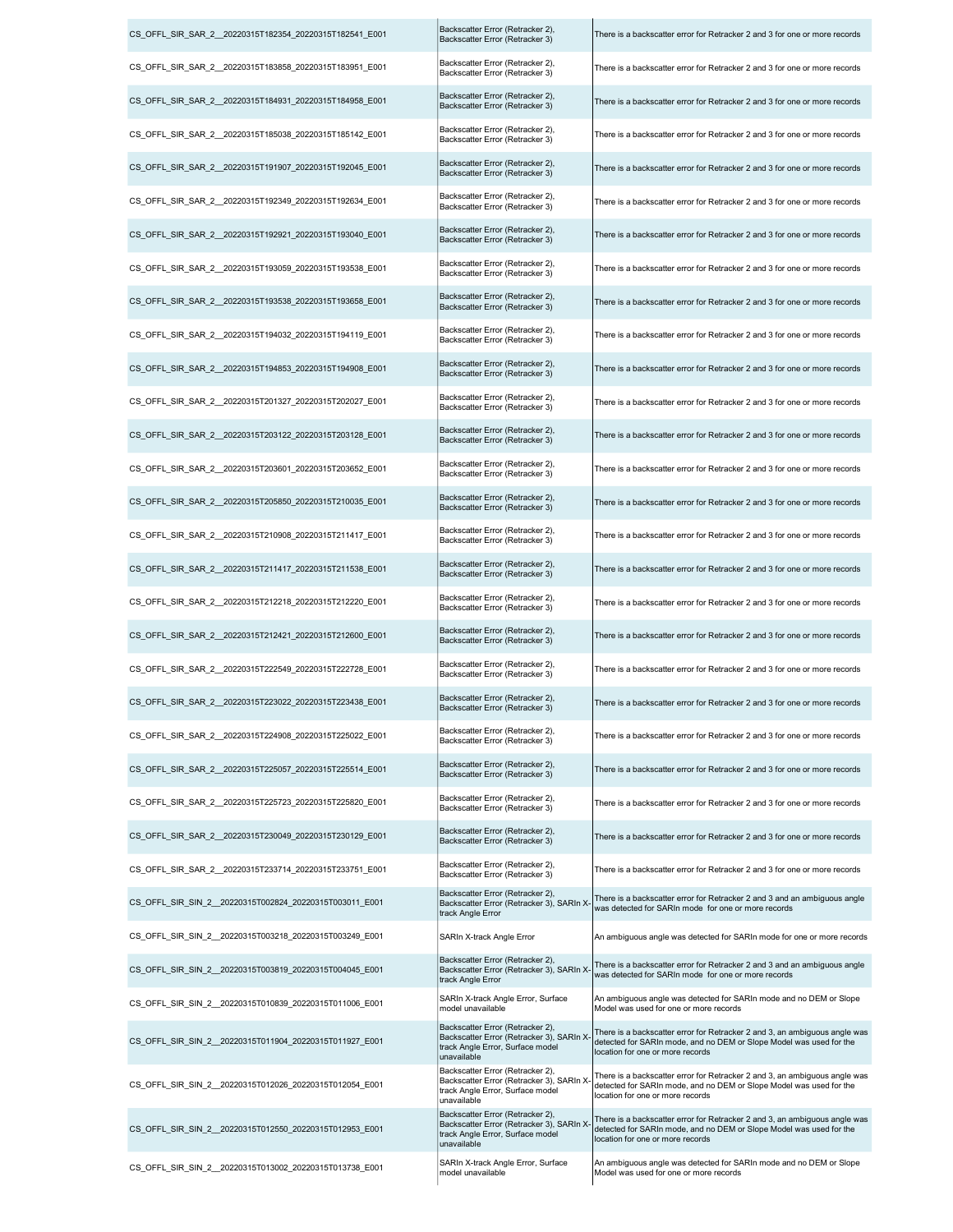| CS OFFL SIR SIN 2 20220315T020751 20220315T020933 E001  | Backscatter Error (Retracker 2),<br>Backscatter Error (Retracker 3), SARIn X-<br>track Angle Error                               | There is a backscatter error for Retracker 2 and 3 and an ambiguous angle<br>was detected for SARIn mode for one or more records                                                      |
|---------------------------------------------------------|----------------------------------------------------------------------------------------------------------------------------------|---------------------------------------------------------------------------------------------------------------------------------------------------------------------------------------|
| CS_OFFL_SIR_SIN_2__20220315T021036_20220315T021220_E001 | SARIn X-track Angle Error                                                                                                        | An ambiguous angle was detected for SARIn mode for one or more records                                                                                                                |
| CS OFFL SIR SIN 2 20220315T021708 20220315T021718 E001  | SARIn X-track Angle Error                                                                                                        | An ambiguous angle was detected for SARIn mode for one or more records                                                                                                                |
| CS OFFL SIR SIN 2 20220315T021820 20220315T021943 E001  | Backscatter Error (Retracker 2),<br>Backscatter Error (Retracker 3), SARIn X-<br>track Angle Error                               | There is a backscatter error for Retracker 2 and 3 and an ambiguous angle<br>was detected for SARIn mode for one or more records                                                      |
| CS_OFFL_SIR_SIN_2_20220315T030749_20220315T031152_E001  | Backscatter Error (Retracker 2),<br>Backscatter Error (Retracker 3), SARIn X<br>track Angle Error, Surface model<br>unavailable  | There is a backscatter error for Retracker 2 and 3, an ambiguous angle was<br>detected for SARIn mode, and no DEM or Slope Model was used for the<br>location for one or more records |
| CS OFFL SIR SIN 2 20220315T034801 20220315T035130 E001  | Backscatter Error (Retracker 2),<br>Backscatter Error (Retracker 3), SARIn X-<br>track Angle Error                               | There is a backscatter error for Retracker 2 and 3 and an ambiguous angle<br>was detected for SARIn mode for one or more records                                                      |
| CS_OFFL_SIR_SIN_2_20220315T035701_20220315T035817_E001  | Backscatter Error (Retracker 2),<br>Backscatter Error (Retracker 3), SARIn X<br>track Angle Error                                | There is a backscatter error for Retracker 2 and 3 and an ambiguous angle<br>was detected for SARIn mode for one or more records                                                      |
| CS_OFFL_SIR_SIN_2_20220315T042642_20220315T042802_E001  | Backscatter Error (Retracker 2),<br>Backscatter Error (Retracker 3)                                                              | There is a backscatter error for Retracker 2 and 3 for one or more records                                                                                                            |
| CS OFFL SIR SIN 2 20220315T043449 20220315T043553 E001  | Backscatter Error (Retracker 2),<br>Backscatter Error (Retracker 3)                                                              | There is a backscatter error for Retracker 2 and 3 for one or more records                                                                                                            |
| CS OFFL SIR SIN 2 20220315T044642 20220315T044841 E001  | Backscatter Error (Retracker 2),<br>Backscatter Error (Retracker 3)                                                              | There is a backscatter error for Retracker 2 and 3 for one or more records                                                                                                            |
| CS_OFFL_SIR_SIN_2_20220315T045001_20220315T045041_E001  | Backscatter Error (Retracker 2),<br>Backscatter Error (Retracker 3), SARIn X-<br>track Angle Error, Surface model<br>unavailable | There is a backscatter error for Retracker 2 and 3, an ambiguous angle was<br>detected for SARIn mode, and no DEM or Slope Model was used for the<br>location for one or more records |
| CS_OFFL_SIR_SIN_2_20220315T052713_20220315T053033_E001  | Backscatter Error (Retracker 2),<br>Backscatter Error (Retracker 3), SARIn X-<br>track Angle Error                               | There is a backscatter error for Retracker 2 and 3 and an ambiguous angle<br>was detected for SARIn mode for one or more records                                                      |
| CS OFFL SIR SIN 2 20220315T053548 20220315T053711 E001  | Backscatter Error (Retracker 2),<br>Backscatter Error (Retracker 3), SARIn X-<br>track Angle Error                               | There is a backscatter error for Retracker 2 and 3 and an ambiguous angle<br>was detected for SARIn mode for one or more records                                                      |
| CS OFFL SIR SIN 2 20220315T055728 20220315T060055 E001  | Backscatter Error (Retracker 2),<br>Backscatter Error (Retracker 3)                                                              | There is a backscatter error for Retracker 2 and 3 for one or more records                                                                                                            |
| CS_OFFL_SIR_SIN_2_20220315T061737_20220315T061924_E001  | Backscatter Error (Retracker 2),<br>Backscatter Error (Retracker 3), SARIn X<br>track Angle Error                                | There is a backscatter error for Retracker 2 and 3 and an ambiguous angle<br>was detected for SARIn mode for one or more records                                                      |
| CS_OFFL_SIR_SIN_2_20220315T070422_20220315T070614_E001  | Backscatter Error (Retracker 2),<br>Backscatter Error (Retracker 3), SARIn X-<br>track Angle Error                               | There is a backscatter error for Retracker 2 and 3 and an ambiguous angle<br>was detected for SARIn mode for one or more records                                                      |
| CS_OFFL_SIR_SIN_2_20220315T071448_20220315T071557_E001  | Backscatter Error (Retracker 2),<br>Backscatter Error (Retracker 3), SARIn X-                                                    | There is a backscatter error for Retracker 2 and 3 and an ambiguous angle<br>was detected for SARIn mode for one or more records                                                      |
|                                                         | track Angle Error                                                                                                                |                                                                                                                                                                                       |
| CS_OFFL_SIR_SIN_2_20220315T075330_20220315T075419_E001  | Backscatter Error (Retracker 2),<br>Backscatter Error (Retracker 3), SARIn X-<br>track Angle Error                               | There is a backscatter error for Retracker 2 and 3 and an ambiguous angle<br>was detected for SARIn mode for one or more records                                                      |
| CS_OFFL_SIR_SIN_2_20220315T075419_20220315T075434_E001  | SARIn X-track Angle Error                                                                                                        | An ambiguous angle was detected for SARIn mode for one or more records                                                                                                                |
| CS_OFFL_SIR_SIN_2_20220315T075723_20220315T075830_E001  | Backscatter Error (Retracker 2),<br>Backscatter Error (Retracker 3), SARIn X<br>track Angle Error                                | There is a backscatter error for Retracker 2 and 3 and an ambiguous angle<br>was detected for SARIn mode for one or more records                                                      |
| CS OFFL SIR SIN 2 20220315T084239 20220315T084417 E001  | Backscatter Error (Retracker 2),<br>Backscatter Error (Retracker 3), SARIn X-<br>track Angle Error                               | There is a backscatter error for Retracker 2 and 3 and an ambiguous angle<br>was detected for SARIn mode for one or more records                                                      |
| CS OFFL SIR SIN 2 20220315T085150 20220315T085346 E001  | Backscatter Error (Retracker 2),<br>Backscatter Error (Retracker 3), SARIn X-<br>track Angle Error                               | There is a backscatter error for Retracker 2 and 3 and an ambiguous angle<br>was detected for SARIn mode for one or more records                                                      |
| CS OFFL SIR SIN 2 20220315T093529 20220315T093745 E001  | Backscatter Error (Retracker 2),<br>Backscatter Error (Retracker 3), SARIn X-<br>track Angle Error, Surface model<br>unavailable | There is a backscatter error for Retracker 2 and 3, an ambiguous angle was<br>detected for SARIn mode, and no DEM or Slope Model was used for the<br>location for one or more records |
| CS_OFFL_SIR_SIN_2__20220315T095138_20220315T095452_E001 | Backscatter Error (Retracker 2),<br>Backscatter Error (Retracker 3), SARIn X-<br>track Angle Error, Surface model<br>unavailable | There is a backscatter error for Retracker 2 and 3, an ambiguous angle was<br>detected for SARIn mode, and no DEM or Slope Model was used for the<br>location for one or more records |
| CS OFFL SIR SIN 2 20220315T102155 20220315T102343 E001  | Backscatter Error (Retracker 2),<br>Backscatter Error (Retracker 3), SARIn X<br>track Angle Error                                | There is a backscatter error for Retracker 2 and 3 and an ambiguous angle<br>was detected for SARIn mode for one or more records                                                      |
| CS_OFFL_SIR_SIN_2_20220315T103025_20220315T103541_E001  | Backscatter Error (Retracker 2),<br>Backscatter Error (Retracker 3), SARIn X-<br>track Angle Error                               | There is a backscatter error for Retracker 2 and 3 and an ambiguous angle<br>was detected for SARIn mode for one or more records                                                      |
| CS_OFFL_SIR_SIN_2_20220315T103544_20220315T103718_E001  | Backscatter Error (Retracker 2),<br>Backscatter Error (Retracker 3)                                                              | There is a backscatter error for Retracker 2 and 3 for one or more records                                                                                                            |
| CS OFFL SIR SIN 2 20220315T103820 20220315T103923 E001  | Backscatter Error (Retracker 2),<br>Backscatter Error (Retracker 3), SARIn X<br>track Angle Error, Surface model<br>unavailable  | There is a backscatter error for Retracker 2 and 3, an ambiguous angle was<br>detected for SARIn mode, and no DEM or Slope Model was used for the<br>location for one or more records |
| CS OFFL SIR SIN 2 20220315T104927 20220315T105425 E001  | Backscatter Error (Retracker 2),<br>Backscatter Error (Retracker 3)                                                              | There is a backscatter error for Retracker 2 and 3 for one or more records                                                                                                            |
| CS OFFL SIR SIN 2 20220315T105907 20220315T110029 E001  | Backscatter Error (Retracker 2),<br>Backscatter Error (Retracker 3)                                                              | There is a backscatter error for Retracker 2 and 3 for one or more records                                                                                                            |
| CS OFFL SIR SIN 2 20220315T110740 20220315T110902 E001  | Backscatter Error (Retracker 2),<br>Backscatter Error (Retracker 3)                                                              | There is a backscatter error for Retracker 2 and 3 for one or more records                                                                                                            |
| CS OFFL SIR SIN 2 20220315T111111 20220315T111623 E001  | Backscatter Error (Retracker 2),<br>Backscatter Error (Retracker 3), SARIn X<br>track Angle Error, Surface model<br>unavailable  | There is a backscatter error for Retracker 2 and 3, an ambiguous angle was<br>detected for SARIn mode, and no DEM or Slope Model was used for the<br>location for one or more records |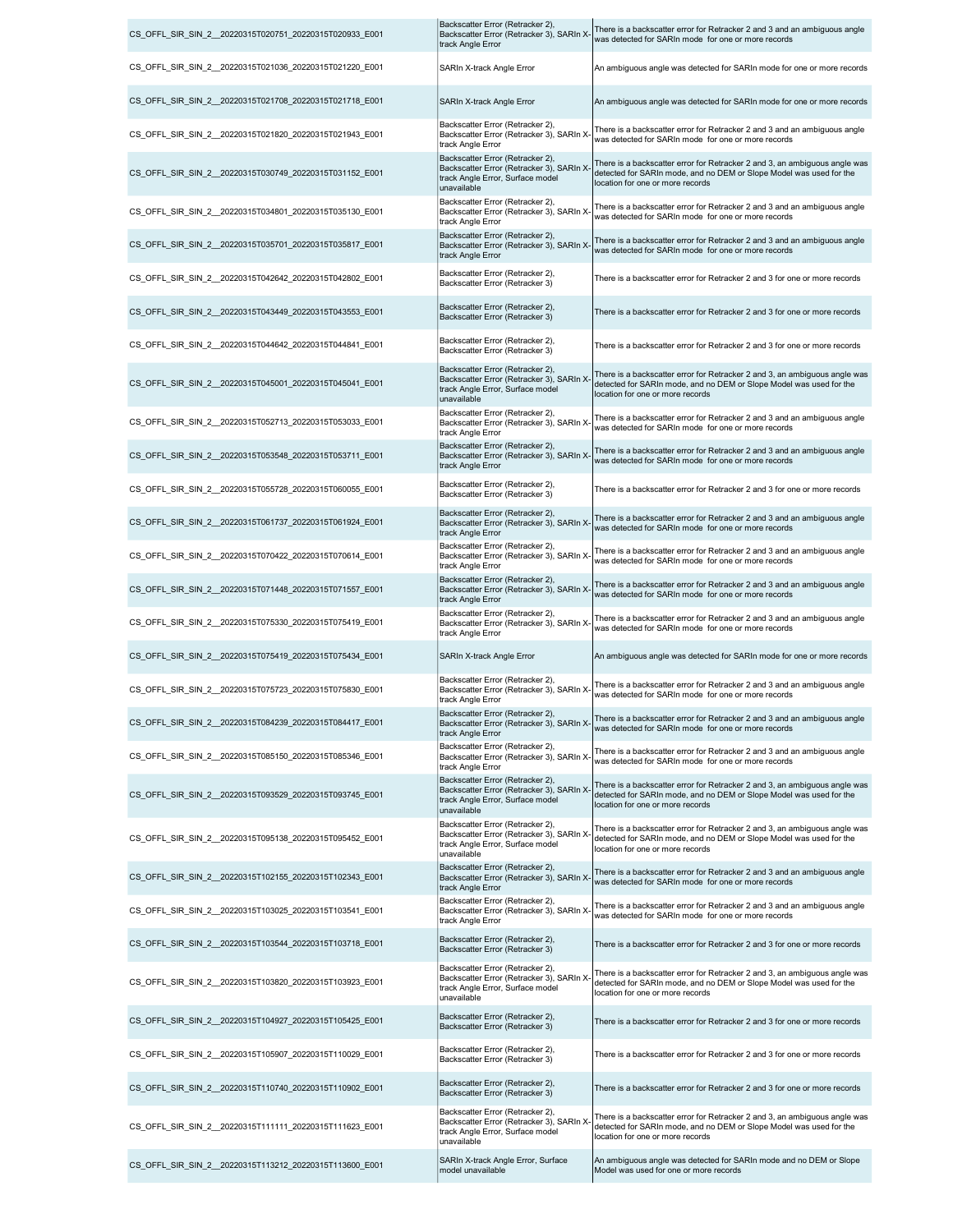| CS OFFL SIR SIN 2 20220315T120103 20220315T120402 E001  | Backscatter Error (Retracker 2),<br>Backscatter Error (Retracker 3), SARIn X-<br>track Angle Error                                    | There is a backscatter error for Retracker 2 and 3 and an ambiguous angle<br>was detected for SARIn mode for one or more records                                                      |
|---------------------------------------------------------|---------------------------------------------------------------------------------------------------------------------------------------|---------------------------------------------------------------------------------------------------------------------------------------------------------------------------------------|
| CS_OFFL_SIR_SIN_2_20220315T121033_20220315T121318_E001  | Backscatter Error (Retracker 2),<br>Backscatter Error (Retracker 3), SARIn X-<br>track Angle Error                                    | There is a backscatter error for Retracker 2 and 3 and an ambiguous angle<br>was detected for SARIn mode for one or more records                                                      |
| CS_OFFL_SIR_SIN_2_20220315T125112_20220315T125447_E001  | Backscatter Error (Retracker 2),<br>Backscatter Error (Retracker 3), SARIn X<br>track Angle Error, Surface model<br>unavailable       | There is a backscatter error for Retracker 2 and 3, an ambiguous angle was<br>detected for SARIn mode, and no DEM or Slope Model was used for the<br>location for one or more records |
| CS_OFFL_SIR_SIN_2_20220315T131049_20220315T131244_E001  | SARIn X-track Angle Error, Surface<br>model unavailable                                                                               | An ambiguous angle was detected for SARIn mode and no DEM or Slope<br>Model was used for one or more records                                                                          |
| CS OFFL SIR SIN 2 20220315T134037 20220315T134153 E001  | Backscatter Error (Retracker 2),<br>Backscatter Error (Retracker 3), SARIn X-<br>track Angle Error                                    | There is a backscatter error for Retracker 2 and 3 and an ambiguous angle<br>was detected for SARIn mode for one or more records                                                      |
| CS_OFFL_SIR_SIN_2_20220315T135051_20220315T135211_E001  | Backscatter Error (Retracker 2),<br>Backscatter Error (Retracker 3), SARIn X-<br>track Angle Error                                    | There is a backscatter error for Retracker 2 and 3 and an ambiguous angle<br>was detected for SARIn mode for one or more records                                                      |
| CS OFFL SIR SIN 2 20220315T142648 20220315T143140 E001  | Backscatter Error (Retracker 2),<br>Backscatter Error (Retracker 3), SARIn X<br>track Angle Error, Surface model<br>unavailable       | There is a backscatter error for Retracker 2 and 3, an ambiguous angle was<br>detected for SARIn mode, and no DEM or Slope Model was used for the<br>location for one or more records |
| CS_OFFL_SIR_SIN_2_20220315T143921_20220315T143956_E001  | Backscatter Error (Retracker 2),<br>Backscatter Error (Retracker 3), SARIn X<br>track Angle Error, Surface model<br>unavailable       | There is a backscatter error for Retracker 2 and 3, an ambiguous angle was<br>detected for SARIn mode, and no DEM or Slope Model was used for the<br>location for one or more records |
| CS_OFFL_SIR_SIN_2__20220315T144111_20220315T144115_E001 | Backscatter Error (Retracker 2),<br>Backscatter Error (Retracker 3)                                                                   | There is a backscatter error for Retracker 2 and 3 for one or more records                                                                                                            |
| CS_OFFL_SIR_SIN_2_20220315T144120_20220315T144227_E001  | Backscatter Error (Retracker 2),<br>Backscatter Error (Retracker 3), SARIn X-<br>track Angle Error, Surface model<br>unavailable      | There is a backscatter error for Retracker 2 and 3, an ambiguous angle was<br>detected for SARIn mode, and no DEM or Slope Model was used for the<br>location for one or more records |
| CS OFFL SIR SIN 2 20220315T152031 20220315T152155 E001  | Backscatter Error (Retracker 2),<br>Backscatter Error (Retracker 3), SARIn X-<br>track Angle Error                                    | There is a backscatter error for Retracker 2 and 3 and an ambiguous angle<br>was detected for SARIn mode for one or more records                                                      |
| CS_OFFL_SIR_SIN_2_20220315T152958_20220315T153109_E001  | Backscatter Error (Retracker 2),<br>Backscatter Error (Retracker 3), SARIn X-<br>track Angle Error                                    | There is a backscatter error for Retracker 2 and 3 and an ambiguous angle<br>was detected for SARIn mode for one or more records                                                      |
| CS OFFL SIR SIN 2 20220315T160715 20220315T160839 E001  | Backscatter Error (Retracker 2),<br>Backscatter Error (Retracker 3), SARIn X<br>track Angle Error, Surface model<br>unavailable       | There is a backscatter error for Retracker 2 and 3, an ambiguous angle was<br>detected for SARIn mode, and no DEM or Slope Model was used for the<br>location for one or more records |
| CS_OFFL_SIR_SIN_2_20220315T162136_20220315T162157_E001  | Backscatter Error (Retracker 2),<br>Backscatter Error (Retracker 3)                                                                   | There is a backscatter error for Retracker 2 and 3 for one or more records                                                                                                            |
| CS OFFL SIR SIN 2 20220315T162956 20220315T163136 E001  | Backscatter Error (Retracker 2),<br>Backscatter Error (Retracker 3)                                                                   | There is a backscatter error for Retracker 2 and 3 for one or more records                                                                                                            |
| CS_OFFL_SIR_SIN_2_20220315T170006_20220315T170131_E001  | Backscatter Error (Retracker 2),<br>Backscatter Error (Retracker 3), SARIn X<br>track Angle Error                                     | There is a backscatter error for Retracker 2 and 3 and an ambiguous angle<br>was detected for SARIn mode for one or more records                                                      |
| CS_OFFL_SIR_SIN_2_20220315T170647_20220315T170951_E001  | Backscatter Error (Retracker 2),<br>Backscatter Error (Retracker 3), SARIn X-<br>track Angle Error                                    | There is a backscatter error for Retracker 2 and 3 and an ambiguous angle<br>was detected for SARIn mode for one or more records                                                      |
| CS OFFL SIR SIN 2 20220315T183952 20220315T184300 E001  | Backscatter Error (Retracker 2),<br>Backscatter Error (Retracker 3), SARIn X<br>track Angle Error<br>Backscatter Error (Retracker 2), | There is a backscatter error for Retracker 2 and 3 and an ambiguous angle<br>was detected for SARIn mode for one or more records                                                      |
| CS OFFL SIR SIN 2 20220315T184549 20220315T184931 E001  | Backscatter Error (Retracker 3), SARIn X-<br>track Angle Error                                                                        | There is a backscatter error for Retracker 2 and 3 and an ambiguous angle<br>was detected for SARIn mode for one or more records                                                      |
| CS_OFFL_SIR_SIN_2__20220315T184959_20220315T185037_E001 | Backscatter Error (Retracker 2),<br>Backscatter Error (Retracker 3)                                                                   | There is a backscatter error for Retracker 2 and 3 for one or more records                                                                                                            |
| CS OFFL SIR SIN 2 20220315T193040 20220315T193059 E001  | Backscatter Error (Retracker 2),<br>Backscatter Error (Retracker 3), SARIn X<br>track Angle Error, Surface model<br>unavailable       | There is a backscatter error for Retracker 2 and 3, an ambiguous angle was<br>detected for SARIn mode, and no DEM or Slope Model was used for the<br>location for one or more records |
| CS OFFL SIR SIN 2 20220315T193658 20220315T194032 E001  | Backscatter Error (Retracker 2),<br>Backscatter Error (Retracker 3), SARIn X-<br>track Angle Error                                    | There is a backscatter error for Retracker 2 and 3 and an ambiguous angle<br>was detected for SARIn mode for one or more records                                                      |
| CS OFFL SIR SIN 2 20220315T194120 20220315T194202 E001  | Backscatter Error (Retracker 2),<br>Backscatter Error (Retracker 3), SARIn X<br>track Angle Error, Surface model<br>unavailable       | There is a backscatter error for Retracker 2 and 3, an ambiguous angle was<br>detected for SARIn mode, and no DEM or Slope Model was used for the<br>location for one or more records |
| CS OFFL SIR SIN 2 20220315T202028 20220315T202302 E001  | Backscatter Error (Retracker 2),<br>Backscatter Error (Retracker 3), SARIn X-<br>track Angle Error                                    | There is a backscatter error for Retracker 2 and 3 and an ambiguous angle<br>was detected for SARIn mode for one or more records                                                      |
| CS OFFL SIR SIN 2 20220315T202457 20220315T202713 E001  | SARIn X-track Angle Error                                                                                                             | An ambiguous angle was detected for SARIn mode for one or more records                                                                                                                |
| CS OFFL SIR SIN 2 20220315T202951 20220315T203121 E001  | Backscatter Error (Retracker 2),<br>Backscatter Error (Retracker 3), SARIn X<br>track Angle Error                                     | There is a backscatter error for Retracker 2 and 3 and an ambiguous angle<br>was detected for SARIn mode for one or more records                                                      |
| CS OFFL SIR SIN 2 20220315T210035 20220315T210247 E001  | Backscatter Error (Retracker 2),<br>Backscatter Error (Retracker 3)                                                                   | There is a backscatter error for Retracker 2 and 3 for one or more records                                                                                                            |
| CS_OFFL_SIR_SIN_2_20220315T211539_20220315T211657_E001  | Backscatter Error (Retracker 2),<br>Backscatter Error (Retracker 3), SARIn X-<br>track Angle Error                                    | There is a backscatter error for Retracker 2 and 3 and an ambiguous angle<br>was detected for SARIn mode for one or more records                                                      |
| CS_OFFL_SIR_SIN_2_20220315T212052_20220315T212218_E001  | Backscatter Error (Retracker 2),<br>Backscatter Error (Retracker 3), SARIn X-<br>track Angle Error                                    | There is a backscatter error for Retracker 2 and 3 and an ambiguous angle<br>was detected for SARIn mode for one or more records                                                      |
| CS OFFL SIR SIN 2 20220315T215525 20220315T220141 E001  | Backscatter Error (Retracker 2),<br>Backscatter Error (Retracker 3), SARIn X-<br>track Angle Error                                    | There is a backscatter error for Retracker 2 and 3 and an ambiguous angle<br>was detected for SARIn mode for one or more records                                                      |
| CS OFFL SIR SIN 2 20220315T220415 20220315T220437 E001  | SARIn X-track Angle Error                                                                                                             | An ambiguous angle was detected for SARIn mode for one or more records                                                                                                                |
| CS OFFL SIR SIN 2 20220315T220903 20220315T221043 E001  | Backscatter Error (Retracker 2),<br>Backscatter Error (Retracker 3), SARIn X-<br>track Angle Error                                    | There is a backscatter error for Retracker 2 and 3 and an ambiguous angle<br>was detected for SARIn mode for one or more records                                                      |